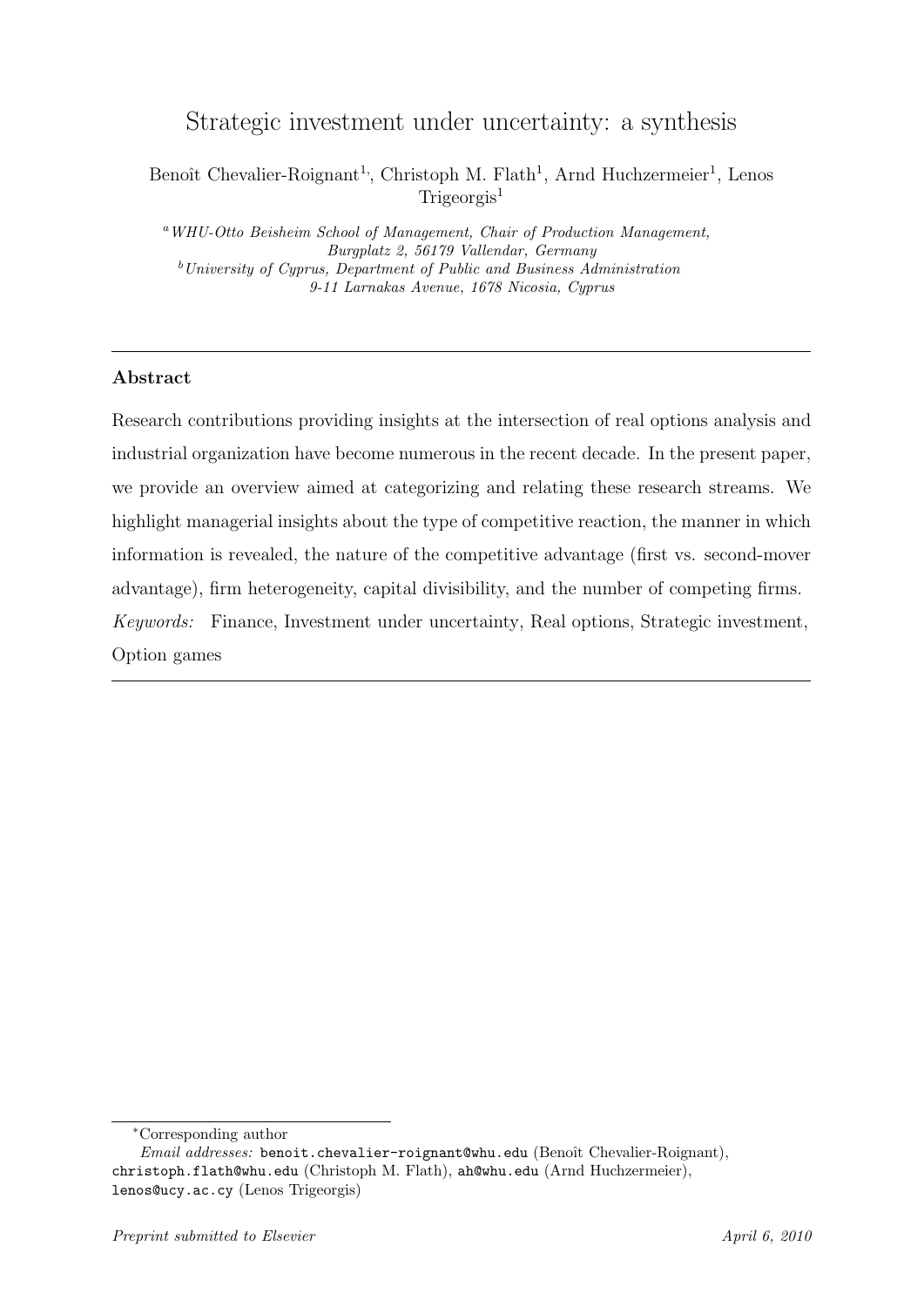## Abstract

Research contributions providing insights at the intersection of real options analysis and industrial organization have become numerous in the recent decade. In the present paper, we provide an overview aimed at categorizing and relating these research streams. We highlight managerial insights about the type of competitive reaction, the manner in which information is revealed, the nature of the competitive advantage (first vs. second-mover advantage), firm heterogeneity, capital divisibility, and the number of competing firms. Keywords: Finance, Investment under uncertainty, Real options, Strategic investment, Option games

## 1. Introduction

Research in corporate finance intends to equip managers with quantitative tools useful in assessing investment projects. Brennan and Trigeorgis (2000b) distinguish three stages in the development of valuation models:

- 1. In static models, an investment project is completely described by a specified stream of expected cash flows with no managerial flexibility.
- 2. In dynamic models, projects can be actively managed in response to the resolution of exogenous uncertainty. This approach is embedded in decision-tree analysis, dynamic programming, and real options analysis (ROA).
- 3. In real-options game-theoretic models, firms can presumably condition their decisionmaking not only on the resolution of exogenous uncertainties but also on the (re)actions of outside parties (e.g., competitors). Future cash flows can be understood as the outcome/ payoffs of a game involving several decision makers and "nature".

The third approach - commonly called option games - was first adopted in the early 1990s by Smets (1991) and Smit and Ankum (1993) and has gained continuous attention in academia since. This paper provides an overview, stressing the new insights from a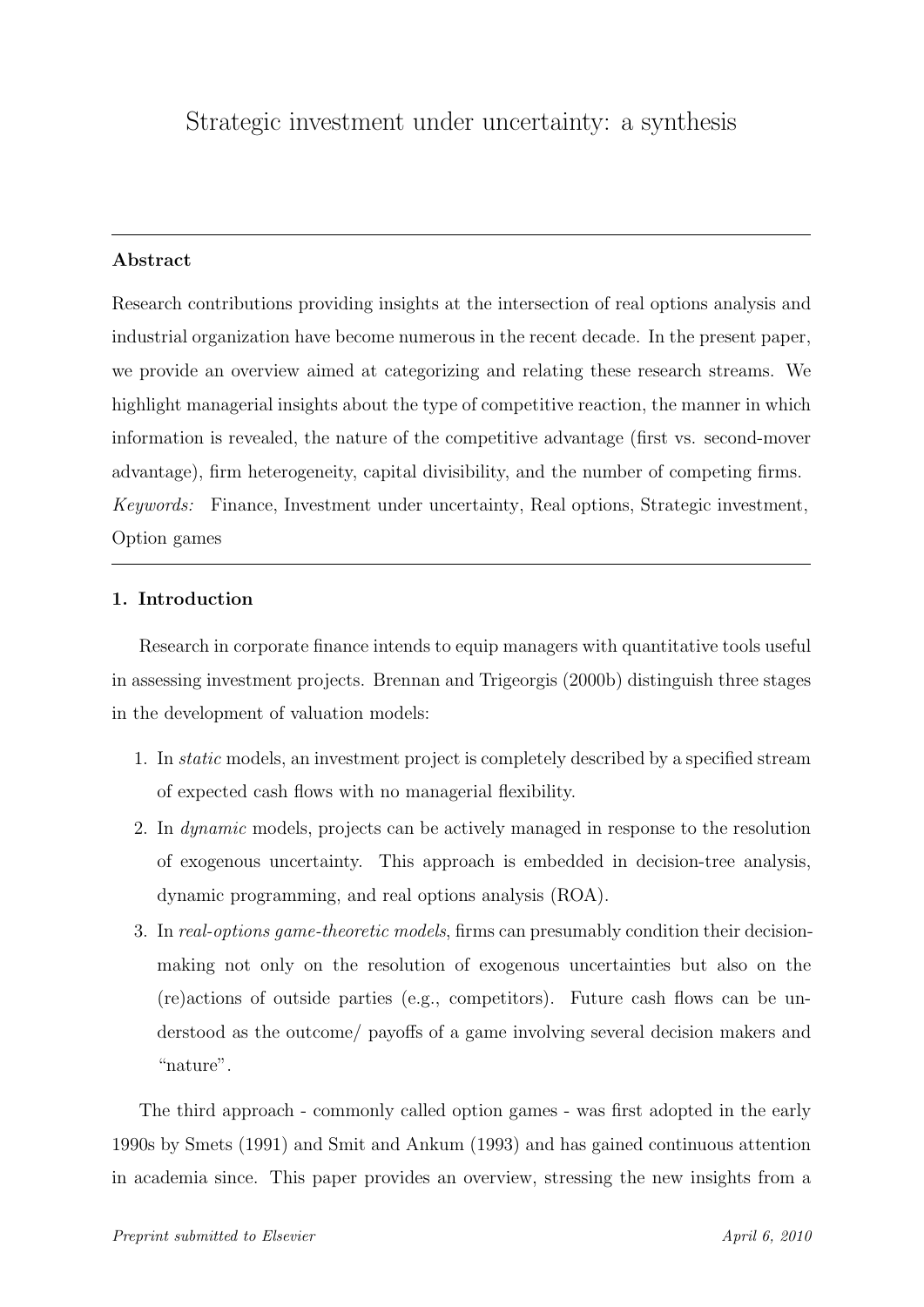selection of articles.<sup>1</sup> We classify these research contributions and articulate this paper as follows. Section 2 deals with lumpy investment decisions, e.g., whether to enter a market or not. Section 3 addresses capacity-expansion models where it is recognized that firms may decide on the size of their investment (e.g., capacity choice). Section 4 deals with staged investment problems where an early decision may alter ex post incentive or action alternatives. Section 5 sums up the key managerial insights and outlines future directions of research.

#### 2. Lumpy investment decisions - Entry, improvement and exit

#### 2.1. Exogenous competition and random entry

An early approach modeled competition exogenously and helped identify certain major drivers. Trigeorgis (1991) studies the impact of competition on investment timing using standard ROA based on the geometric Brownian motion (GBM)

$$
dX_t = \mu X_t dt + \sigma X_t dB_t
$$
\n(1)

with drift parameter  $\mu$ , volatility  $\sigma$  and  $B = \{B_t\}_{t\geq 0}$  a standard Brownian motion.<sup>2</sup> "Competitive arrivals" may reduce the value of a firm's own investment opportunity by taking away significant market share. Competition in this context can be modeled in one of two ways, depending on whether competitive entry is anticipated or random. The former case is analogous to an increased constant opportunity cost of waiting, while the latter reflects the risk of a sudden drop in profitability (Poisson arrival). Both interpretations suggest earlier investment. This framework is limited in that it does not explain what drives competitors' entry decisions. An endogenous, game-theoretic approach explaining the incentives of firms to enter is more appropriate.

#### 2.2. Discrete-time analysis of new market models

Following Smit and Ankum (1993), option games have often been modeled in discrete time. This approach provides an intuitive introduction to some key insights by use of numerical examples.

<sup>&</sup>lt;sup>1</sup>Grenadier (2000b) and Huisman (2001) introduce the subject in continuous time, while Smit and Trigeorgis (2004) mainly deal with discrete-time models. Chevalier-Roignant and Trigeorgis (2010) provide an overview over both modeling approaches. Boyer et al. (2004a) review the literature but have a broader sampling than we do, and do not stress the commonalities behind the models. Huisman, Kort, Pawlina, and Thijssen (2004) are restrictive on their scope, focusing on lumpy problems in continuous time.

<sup>2</sup>Throughout, we assume risk-neutrality of the agent. Alternatively, following Cox and Ross (1976) and Harrison and Kreps (1979), we could employ the risk-neutral valuation approach.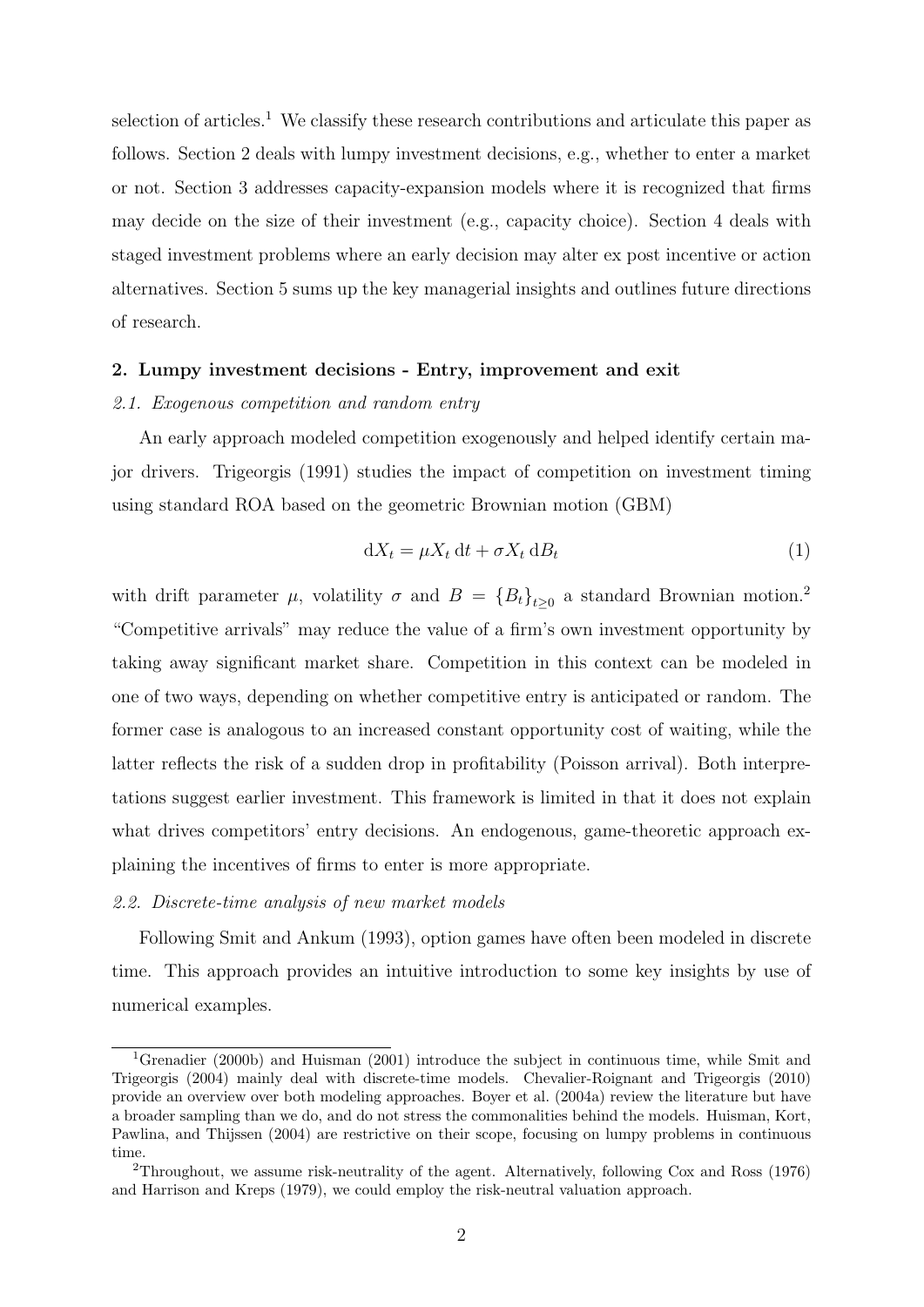#### 2.2.1. Complete-information case

Smit and Ankum (1993) examine a model where two firms share an investment option allowing them to enter the market for a (fixed) investment outlay of I. Market evolution and firms' decisions are concurrently considered by use of a binomial lattice for the market value  $X = \{X_t\}_{t\geq 0}$  and a strategic-form game at each stage. If a firm enters first (as "leader"), it grasps a higher market share in case the second firm subsequently enters. Unless one of the firms grasps this first-mover advantage, firms are assumed to be identical, receiving half of the market under simultaneous investment. The option value at any time is determined based on expectation about future market developments. In the symmetric case considered by the authors, the firms optimally choose to defer at the outset. At the next period, they invest simultaneously after an up-move but defer the investment after a down-move. Simultaneous immediate investment is not Paretooptimal as both firms would be better off if they jointly deferred the investment. For the asymmetric case considered, firm i benefits not only from a payoff advantage but also from a strategic effect: firm i preempts firm  $j$  in the up state and secures a leader position.

#### 2.2.2. Incomplete-information case

The previous model considered that the duopolists have perfect information regarding their rivals, e.g., know their production cost. This assumption is relaxed by Zhu and Weyant (2003a,b). Two firms face stochastic linear inverse demand

$$
P(X_t, Q) = X_t - bQ \tag{2}
$$

where  $Q = q_i + q_j$  is the total industry output,  $b > 0$ , and  $X = \{X_t\}_{t>0}$  is an additive stochastic shock (demand intercept). Firms face linear costs,  $C_i(q_i) = c_i q_i$ . Firm j has perfect information about the game, whereas firm i knows its own cost  $c_i$  but not its rival's, believing it to be  $c_H$  with probability  $\theta$  or  $c_L$  otherwise, or  $\bar{c}_j$  in expectation. If the firms invest simultaneously, firm j optimally sets output  $q_j^*(c_j) = \frac{1}{3b} (X_t - 2c_j + c_i)$ in knowledge of both costs. Firm  $i$  forms expectations about its rival's quantity, selecting Cournot quantity  $q_i^* = \frac{1}{3l}$  $\frac{1}{3b}(X_t - 2c_i + \bar{c}_j)$ . For sequential investment decisions, the effect of incomplete information crucially depends on the order of the investment decisions. If the best-informed firm  $j$  invests first, it may reveal its private cost,  $c<sub>L</sub>$  or  $c<sub>H</sub>$  through its quantity choice, affecting the quantity decision of firm i. If the less-informed party, firm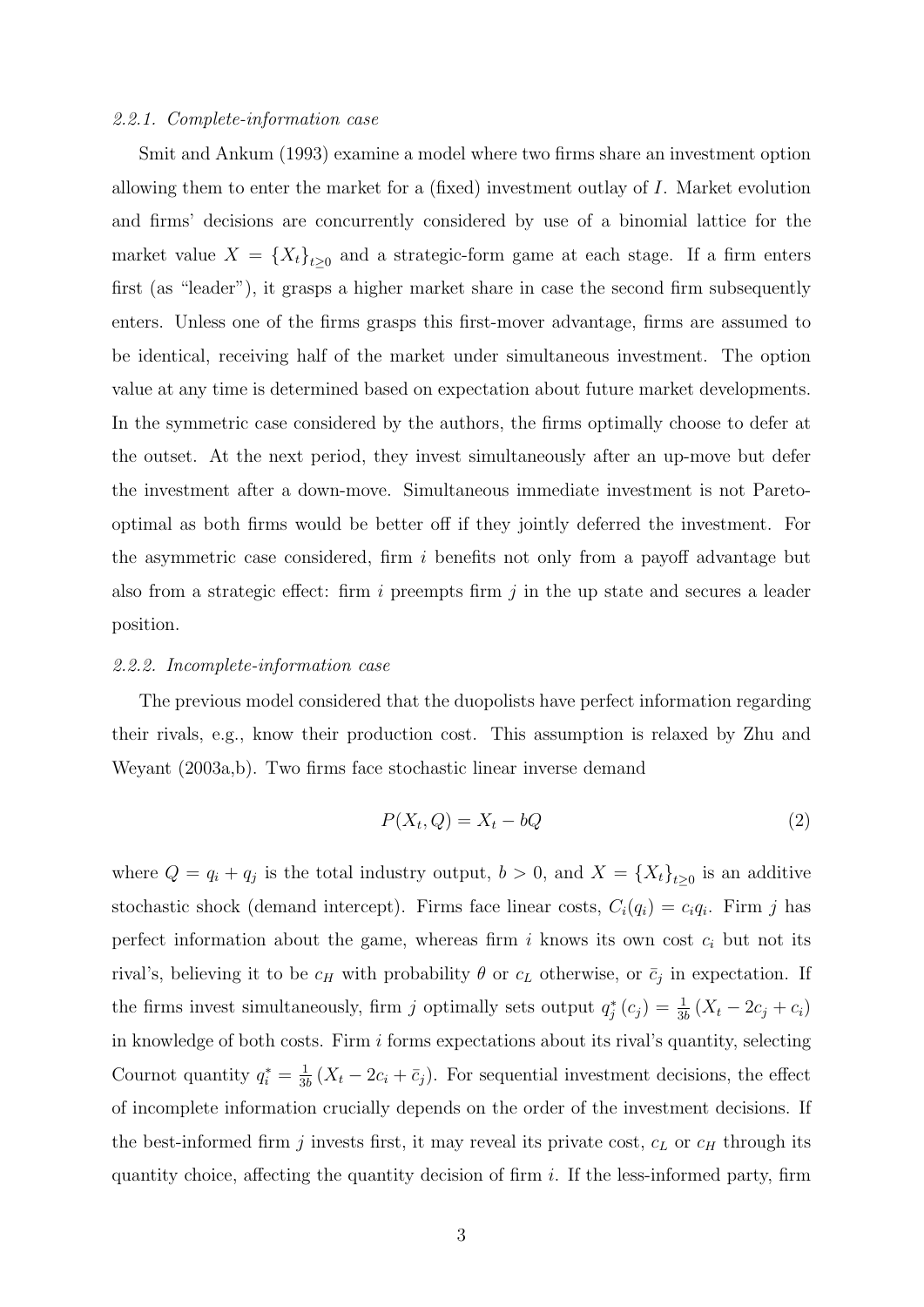i, moves first, no new information is revealed to firm  $j$ . The analysis in Zhu and Weyant (2003a) focuses on single-stage decision making, while Zhu and Weyant (2003b) consider multiple time steps.

#### 2.3. Continuous-time analysis of new market models

While the discrete-time modeling approach is readily implementable, continuous-time models generally provide more clear-cut economic interpretations. We discuss below such models under the premise that no firm is active at the outset.

#### 2.3.1. Complete-information case

Dixit and Pindyck (1994) propose a continuous-time symmetric-duopoly model, simplifying the original work by Smets (1991). An investment opportunity is available to two firms i and j with each incurring a fixed (sunk) investment cost I upon exercise. The stochastic profit function is made up of a deterministic reduced-form profit, denoted  $\pi_L$ in monopoly or  $\pi_C$  in duopoly  $(\pi_L > \pi_C)$ , and a multiplicative shock X following a GBM as per eq. (1) that starts at level  $X_0$  a.s. The common discount factor is r. As profit flows depend on the firms' entry decisions the situation is analogous to a multi-player optimal stopping problem. In case of sequential investment the follower is faced with a single-agent optimal exercise problem. Using traditional optimization tools, the follower's entry threshold  $X_F$  is obtained such that  $\frac{V_F(X_F)}{I} = \Pi^*$  where  $V_F(x) \equiv x\pi_C/\delta$ ,  $\delta \equiv r - \mu$ and the measure

$$
\Pi^* \equiv \frac{\beta_1}{\beta_1 - 1} \tag{3}
$$

can be interpreted as a required profitability level (profitability index), with

$$
\beta_1 = \frac{-\left(\mu - \frac{1}{2}\sigma^2\right) + \sqrt{\left(\mu - \frac{1}{2}\sigma^2\right)^2 + 2r\sigma^2}}{\sigma^2} \quad (>1).
$$
 (4)

The follower's (time-0)-value  $F(\cdot)$ , as a function of the initial demand level, is

$$
F(X_0) = \begin{cases} V_F(X_0) - I & \text{if } X_0 \ge X_F \\ \mathbb{E}_0[e^{-k\tau_F}] \left[ V_F(X_F) - I \right] & \text{if } X_0 < X_F, \end{cases} \tag{5}
$$

where  $\mathbb{E}_0[e^{-k\tau_F}] = (X_0/X_F)^{\beta_1}$  is an expected discount factor and  $\tau_F = \inf\{t \in \mathbb{R}_+ | X_t \geq X_F\}$ is the first time the barrier  $X_F$  is reached from below. After entering the market the leader earns monopoly rents  $X_t \pi_L$  as long as the demand shock stays below  $X_F$ . After the follower's entry, the firms will form a duopoly; each earn  $X_t\pi_C$ . Hence, the value of the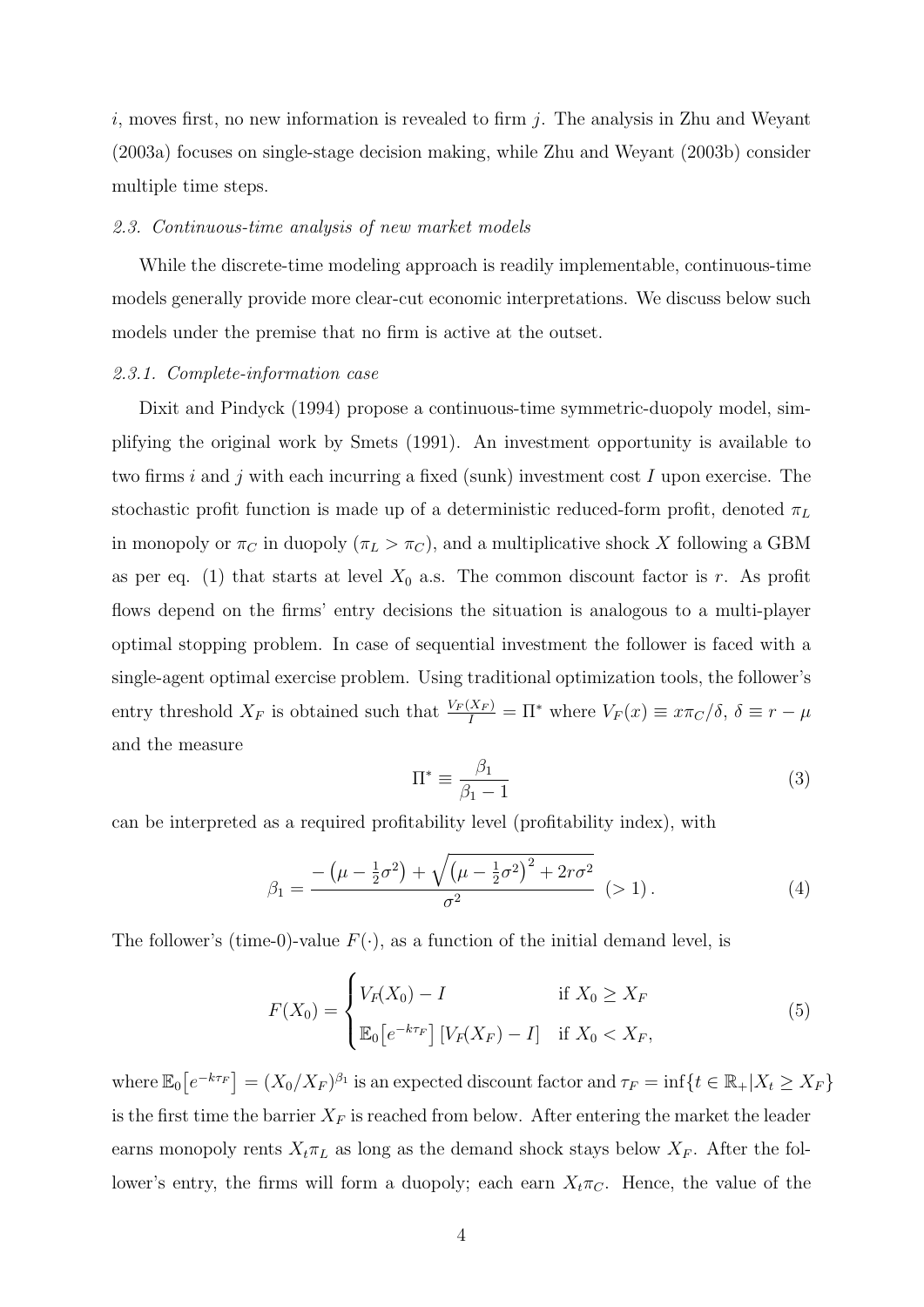leader can be expressed as

$$
L(X_0) = \begin{cases} V_F(X_0) - I & \text{if } X_0 \ge X_F \\ V_L(X_0) - I + \mathbb{E}_0[e^{-k\tau_F}] \left[ V_F(X_F) - V_L(X_F) \right] & \text{if } X_0 < X_F, \end{cases} \tag{6}
$$

with  $V_L(x) \equiv x\pi_L/\delta$ . Upon the follower's arrival at time  $\tau_F$ , the leader "exchanges" its perpetuity value as leader  $V_L(X_F)$  for the perpetuity value as a duopolist  $V_F(X_F)$ . Figure 1 depicts the value as leader and follower depending on the state regions considered. At  $X_P$ , firms are indifferent between the role and the follower roles.<sup>3</sup>



Figure 1: Values as leader and follower in duopoly (Dixit and Pindyck 1994)

For low  $X_0$   $(X_0 < X_P)$  the value of the leader is lower than the follower's; no entry will occur in this demand region. In  $(X_P, X_F)$ , there exists an incentive to invest as leader, since the leader's value exceeds the follower's. This leads to each firm planning to invest an  $\epsilon$ -increment earlier than its rival, continually dissipating away the first-mover advantage  $L(\cdot) > F(\cdot)$ . This corresponds to the rent-equalization principle explained by Fudenberg and Tirole (1985) in a deterministic setting. In this region, (at least) one firm invests,<sup>4</sup> while finally for large values  $X_0 > X_F$  both firms are operating in the market. Option premia are positive for both firms but the threat of preemption will cause the

<sup>&</sup>lt;sup>3</sup>Subscript  $P$  stands for "preemption".

<sup>4</sup>As shown by Huisman and Kort (1999), an undesired simultaneous investment outcome ("mistake") may result from strategic interaction with positive probability if  $X_0 \in (X_P, X_F)$ .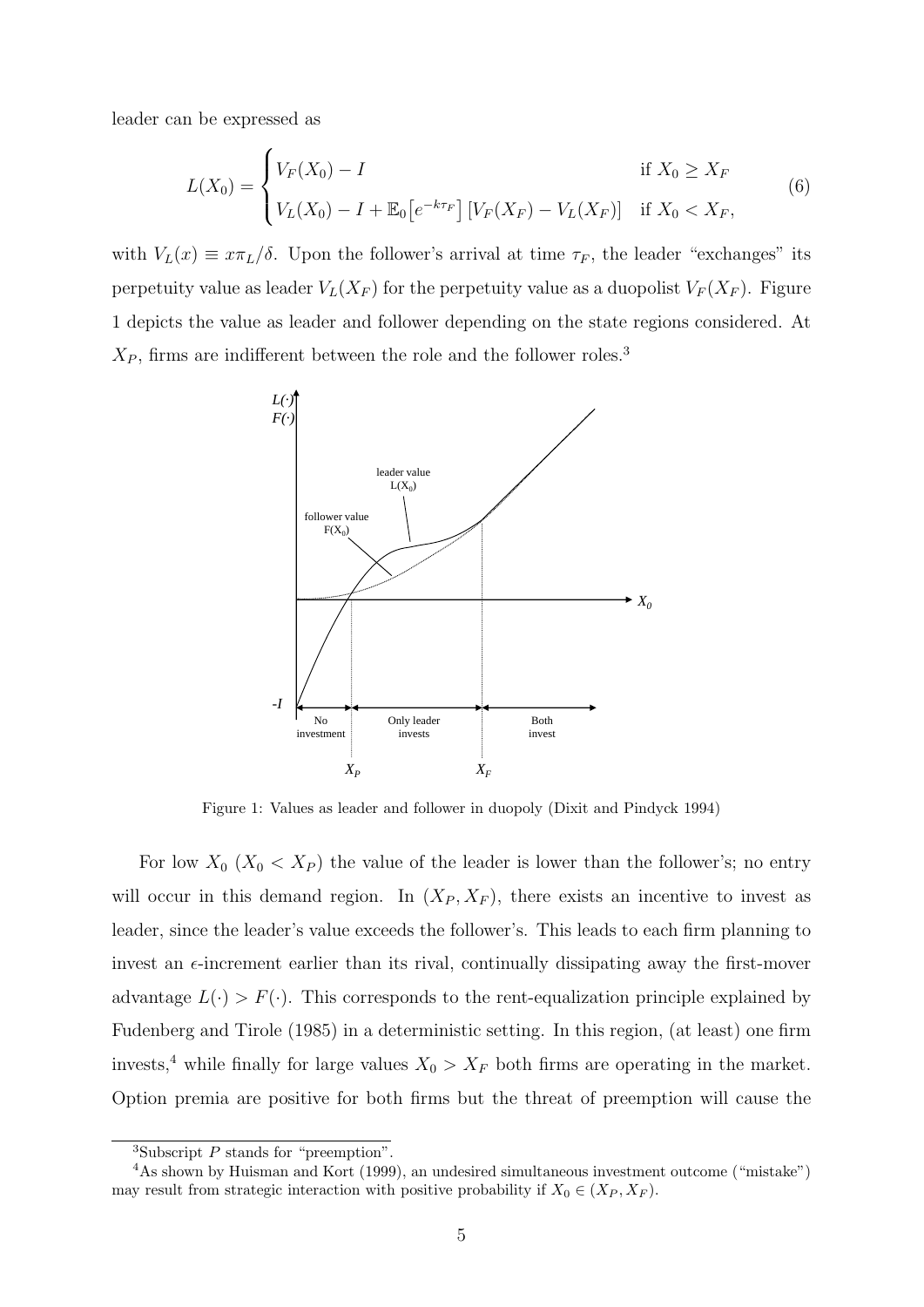leader to invest earlier than in the monopoly case.

Bouis et al. (2009) extend the previous duopoly model by considering a larger number of symmetric firms having the option to (irreversibly) enter a new market. A multiplicative shock X following the GBM of eq.  $(1)$  affects the profit streams, where the deterministic profit components  $\pi_n$  are decreasing in the number of incumbents n. To derive their main insights, the authors focus on the three-firm case and provide numerical analysis for larger oligopolies. Two types of investment sequences may arise: sequential equilibria where firms invest at three distinct moments and simultaneous investment where the first two firms invest simultaneously. The authors show that the partitioning of the two equilibria hinges on the duopoly rent  $\pi_2$ . If volatility is high, the likelihood of sequential investment is increased. Investment thresholds in case of sequential equilibria are derived analogously to the above. The investment trigger of the first and the second entrant,  $X_1$ and  $X_2$ , are determined by "rent equalization". If the triopoly profit is reduced (and  $X_3$ ) rises), the second investor has an incentive to invest earlier because it can enjoy duopoly rents longer, thus leading to a decrease in  $X_2$ . The first investor then faces earlier entry by the follower and enjoys monopoly profits for a shorter period; its entry threshold is increased. The opposite directions of the change in the wedges between  $X_1$  and  $X_2$  on the one hand, and  $X_2$  and  $X_3$  on the other hand is referred to as the *accordion effect*. In addition, the leader in the three-firm case invests after the leader in duopoly but still before the monopolist. Therefore, increased competition (three firms rather than two) actually delays rather than hastens investment.<sup>5</sup>

Weeds (2002) analyzes a patent race among duopolists and the effect of competitive pressure on firms' research activities. Two (symmetric) firms have the opportunity to launch a R&D project for a cost of I. The first firm to succeed gains an exclusive patent, while the other firm is left with nothing. Firms face two sources of uncertainty: the patent value evolves as the GBM of eq. (1) and the research outcome is random, with mean Poisson arrival rate  $\lambda$ <sup>6</sup> A firm's R&D strategy implies a profit trigger at which research activity is initiated. The follower's investment threshold  $X_F$  is such that

$$
\frac{X_F}{I} = \Pi^* \frac{r + 2\lambda - \mu}{\lambda},
$$

<sup>5</sup>For larger oligopolies, Bouis et al. argue that the number of expected future entrants is critical (especially whether this number is odd or even) and illustrate that the accordion effect sustains.

<sup>&</sup>lt;sup>6</sup>Weeds (2002) assumes that the project value at time 0 is below I. By so doing, simultaneous investment is ruled out as equilibrium, as discussed in Huisman and Kort (1999).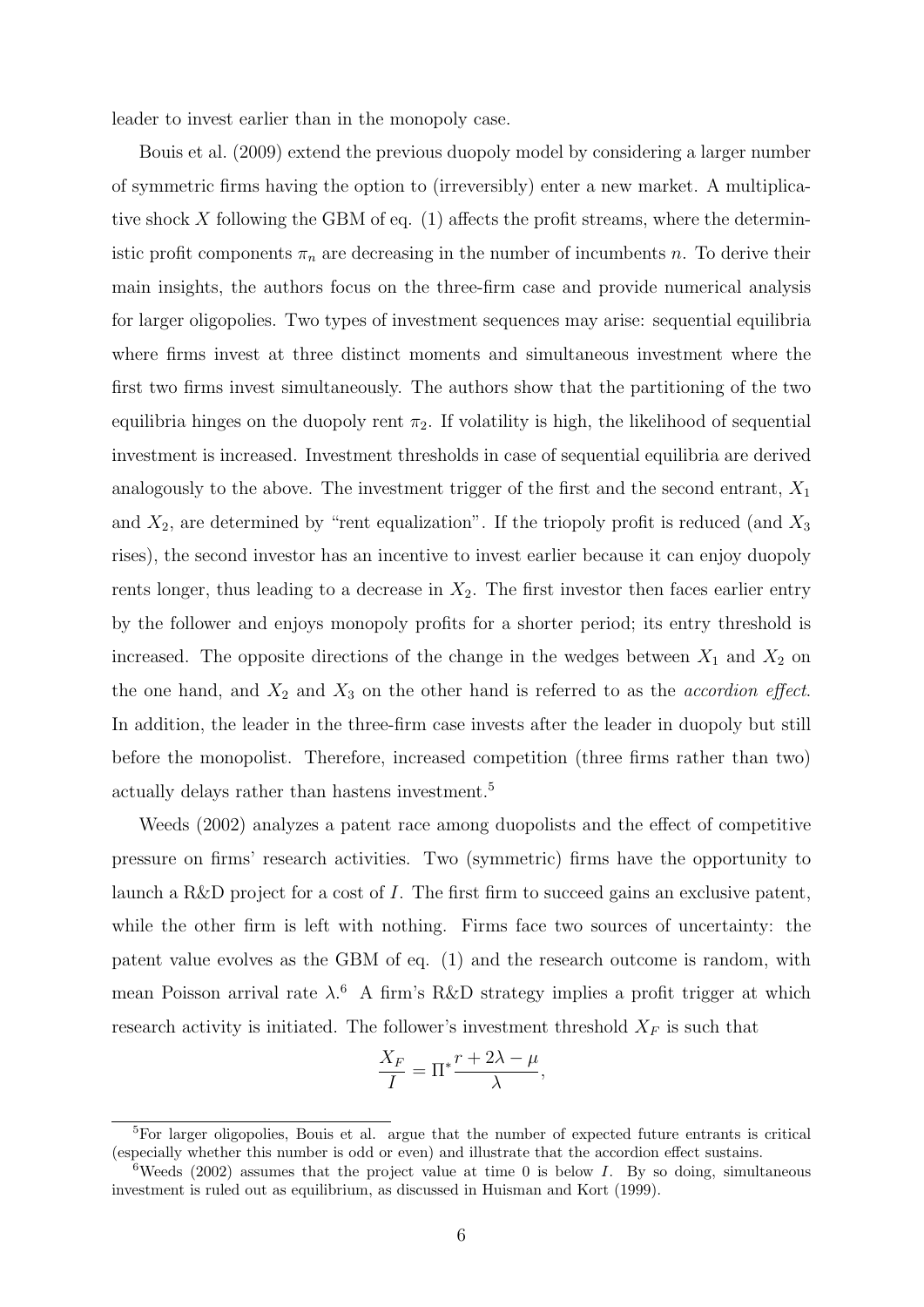while the leader's threshold  $X_P$  is obtained from rent equalization. Weeds also derives the optimal behavior imposed by a social planner in two related settings: A) Two decentralized research units have identical launch cost I and rate  $\lambda$ ; and B) One common large research institute has doubled launch cost 2I and chance of success  $2\lambda$ . In case A, the social planner would optimally choose to phase research: one firm starts conducting research when the patent value reaches a threshold  $X_L \in (X_P, X_F)$ ; the other firm initiates research later, when the threshold  $X_F'$  is first attained. In case B the large research institute commences research activities - at threshold  $X_C \in (X_L, X_F')$  - later than a follower would do in a competitive setting. This later result challenges standard antitrust thinking in favor of joint research ventures.

In Mason and Weeds (2009) a firm considering to be the leader might be hurt by the follower's entry or benefit from it (negative vs. positive externality). The type of externalities impacts the investment schedule. The presence of negative externalities can hasten investment compared to the monopoly benchmark (preemption). Two patterns of adoption emerge: sequential vs. simultaneous investment. With no first-mover advantage and no preemption, the leader adopts the new technology at the cooperative trigger point; otherwise, a preemptive sequential investment occurs where the follower adopts earlier than the cooperative solution.

#### 2.3.2. Incomplete-information case

Lambrecht and Perraudin (2003) consider the effect of incomplete information on investment policies. No firm knows the exact realization of its rival's investment cost but has some prior about it in the form of a distribution function  $G(I_j)$ . As part of a Bayesian equilibrium, there exists a map from firm  $i$ 's investment cost  $I_i$  to its investment threshold. Since firms are ex ante symmetric, the exercise strategies involve a map from the distribution  $G(\cdot)$  into a distribution of the rival's entry trigger  $F_j(\cdot)$ . Firm i can update the beliefs  $F_j(\cdot)$  in view of whether its rival invests at new highs. The market is incontestable once a leader has entered (e.g., the market is fully protected by a patent).<sup>7</sup> Given the risk of preemption, firm i's optimal investment threshold,  $X_P^i$ , is such that

<sup>7</sup>Under this assumption, we can concentrate solely on the leader's optimal timing decision and the interplay between preemption and information asymmetry.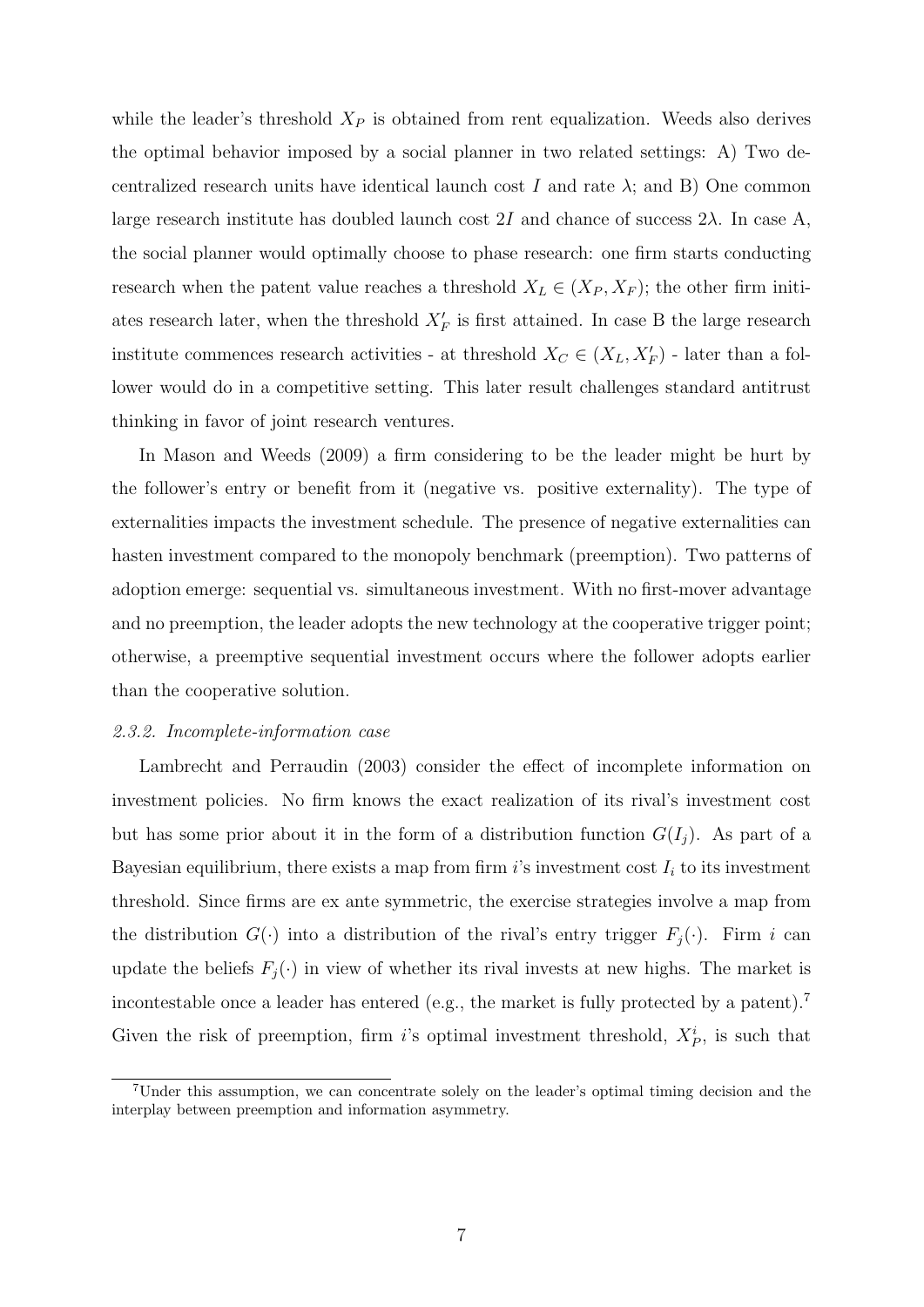$\frac{V_L(X_P^i)}{I} = \Pi^{*'}$  where  $V_L(x) = \frac{x}{\delta}$  and

$$
\Pi^{*\prime} \equiv \frac{\beta_1 + h_j(X_P^i)}{\beta_1 - 1 + h_j(X_P^i)}
$$

with  $\beta_1$  as per eq. (4) and  $h_j(\cdot)$  being the hazard rate  $h_j(x) = \frac{xF'_j(x)}{1-F_0(x)}$  $\frac{Tr_j(x)}{1-F_j(x)}$ . As a benchmark, firm *i*'s myopic threshold  $X_L^i$ , i.e., the one selected in ignorance of rival's action, is such that  $\frac{V_L(X_L^i)}{I} = \Pi^*$  with  $\Pi^*$  as in eq. (3). In case of information asymmetry, the threshold  $X_P^i$  is located between the zero NPV (preemption) threshold and the myopic threshold  $X_L^i$ .<sup>8</sup> For certain beliefs (distribution) of the rival's investment cost, there exists a mapping from I to the optimal trigger  $X_P^i$ . For a special case of Pareto distribution, closed-form solution obtains.

In Nishihara and Fukushima (2008), duopolist firms face asymmetric investment costs,  $I_i$  and  $I_j$ , and deterministic profits subject to a multiplicative shock following a GBM as per eq. (1). In this setting, firm j can only enter the market after firm i since  $\pi_L^j = 0$ (the entry sequence is exogenous), and earn  $\pi_{\mathcal{C}}^{j}$  $C<sub>C</sub>(>0)$  in this case. Firm *i*, receiving  $\pi_L^i$  (> 0) while monopolist, is out of the market after its rival's entry ( $\pi_C^i = 0$ ). Moreover, firm i has incomplete information about its rival's entry cost. Firm j's threshold  $X_F$  is obtained by standard single-agent optimization techniques. Here, the leader's optimal strategy involves two thresholds: a lower threshold  $\underline{X_L}$  that triggers investment when X reaches it, and an upper threshold  $\overline{X_L}$  beyond which firm i will not invest in fear of early follow-up investment by its rival. The leader's lower threshold is myopic since the firm taking the follower role cannot enter as leader. Only the leader's upper threshold involves strategic interactions in the form of expectations concerning the rival's entry cost.<sup>9</sup>. Given the information asymmetry, firm  $i$  can only approximate the upper threshold. If this upper trigger is larger than the complete-information one, firm  $i$  may invest at high demand levels and be promptly followed suit by its rival. Conversely, if this trigger is smaller than the complete-information one, the firm may, in cases of high initial X level, postpone for too long overestimating the follower's reaction speed. As the lower trigger  $\underline{X_L}$  is independent of firm j's investment cost, firm i's decision to invest at intermediate demand levels is not affected by information asymmetry.

<sup>8</sup>Under complete information, the leader's value equals the follower's at the preemption point. The follower's value is here zero (zero NPV threshold). While the updating process raises the value of each firm, it does not alter the firm's investment strategies. When finally one of the firms invest, the rival's value drops to zero.

<sup>9</sup>Rent equalization does not play a role in this setting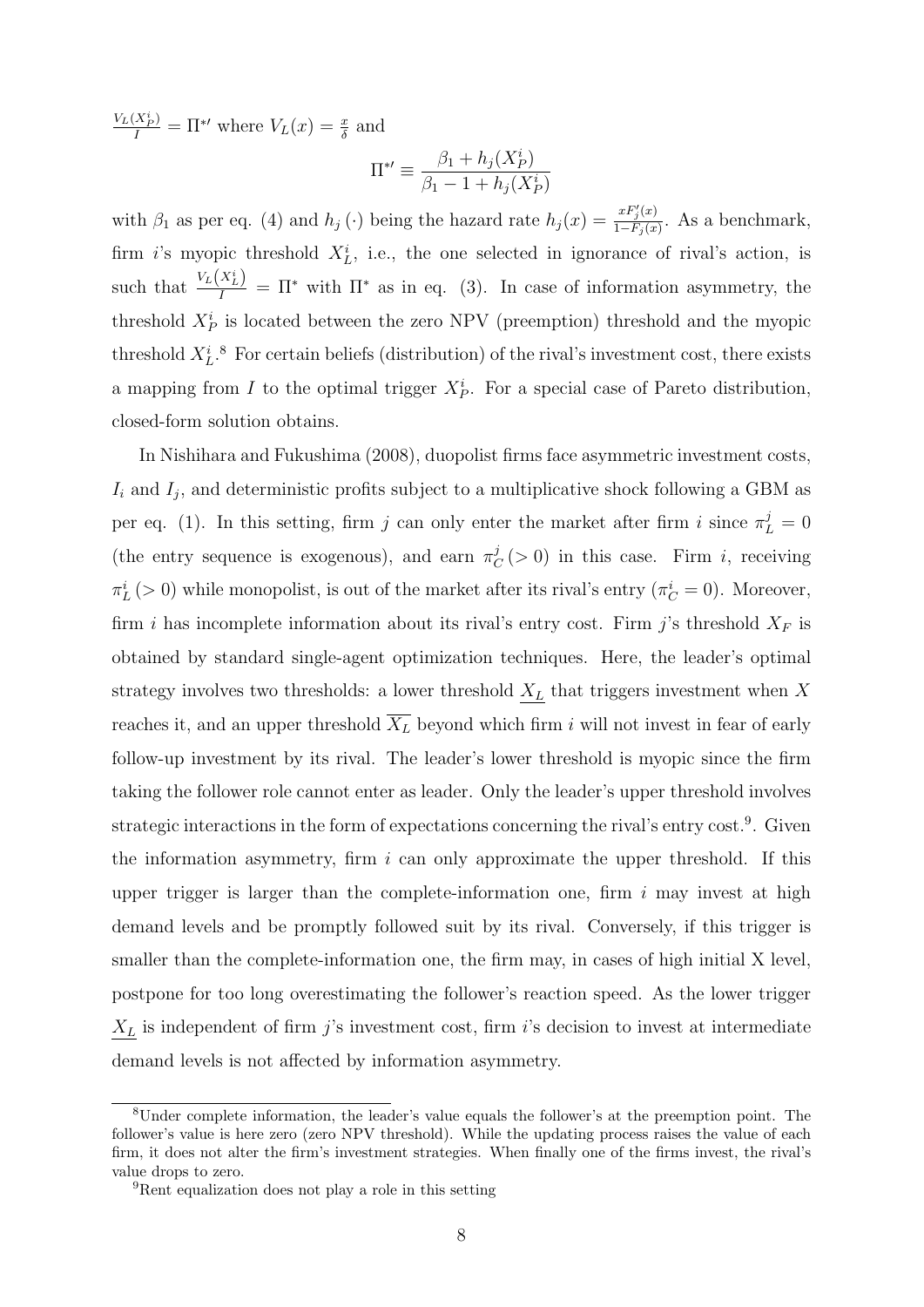Thijssen et al. (2006) consider a duopolistic market and examine a first-mover vs. second-mover advantage (in the form of information spillovers via option exercise). Depending on specific parameters, the first or second-mover advantage may dominate, leading to preemption or a war of attrition. It is shown that more competition does not necessarily lead to higher social welfare.

Grenadier (1999) analyzes a setting where agents formulate option exercise strategies under imperfect information. The payoff received upon entry is not perfectly known to the firms, each receiving an independent private signal about the true underlying value. The firm may infer its rivals' private signals by observing their entry decisions. Grenadier discusses information cascades where firms ignore their private information and jump on the exercise bandwagon.

#### 2.4. Continuous-time analysis of existing market models

In existing market models, the firms are already operating when contemplating making a new investment intended to improve their initial profit flows. Such models typically assume that firms' investments pose a negative externality on their rivals' profit. Again firm i's stochastic profit is made of two components: a multiplicative exogenous shock  $X = \{X_t\}_{t\geq 0}$  and a (nonnegative) deterministic reduced-form profit under some industry structure. At the outset, firms receive profit  $\bar{\pi}_0^i$  or  $\bar{\pi}_0^j$  $_{0}^{j}$ . Upon making a new investment, firm *i* can possibly make a higher incumbency profit  $\bar{\pi}_L^i$  ( $> \bar{\pi}_0^i$ ). Once the leader has invested, the follower, firm j, experiences a lower profit  $\bar{\pi}_I^j$  $\frac{j}{F}(<\bar{\pi}_0^j$  $\binom{J}{0}$  as long as it has not itself invested. Once both have invested, they make duopoly profits with  $\bar{\pi}_C^i > \bar{\pi}_0^i$ ,  $\bar{\pi}_C^i < \bar{\pi}_L^i$ , and  $\bar{\pi}_C^j > \bar{\pi}_0^j$  $_{0}^{j}$ . 10

The above difference with respect to profit values drives somewhat different results for existing market models compared to new market models analyzed in Section ??.<sup>11</sup>

#### 2.4.1. Symmetric existing market models

Based on the above setting, Huisman and Kort (1999) identify distinct equilibrium scenarios. The first one involves a preemptive investment sequence where the leader invests at a point  $X_P$  where  $L(X_P) = F(X_P)$  (rent equalization). A second equilibrium scenario involves (timewise) tacit collusion with firms agreeing to invest at the (later)

<sup>&</sup>lt;sup>10</sup>In addition, we assume that the value increment from leadership  $(\bar{\pi}_L^i - \bar{\pi}_C^i)$  is larger than the value increment received by the follower upon investing  $(\bar{\pi}_C^j - \bar{\pi}_F^j)$ .

<sup>&</sup>lt;sup>11</sup>In particular, the existence of a drop from  $\bar{\pi}_0^j$  to  $\bar{\pi}_F^j$  may give rise to tacit collusion equilibria.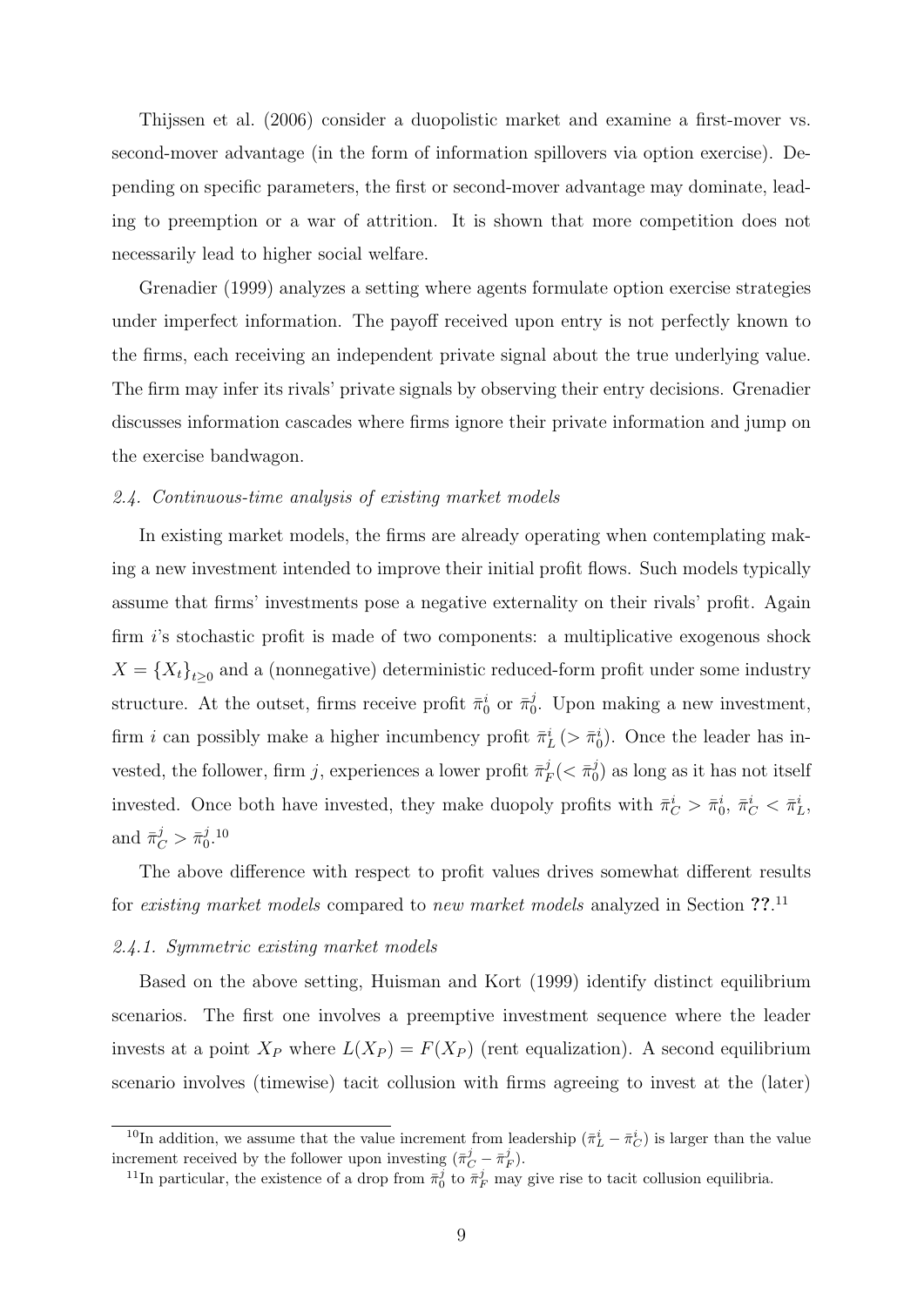point that maximizes joint value.<sup>12</sup> For highly volatile cash flows, firms are reluctant to exercise early, making tacit collusion likely to prevail.

Grenadier (1996) develops a duopoly model involving completion delays that provides insights into the behaviors of property developers. The real-estate market is often characterized by sudden large development efforts, while in other periods smoother development patterns are observed. The model helps determine why such markets sometimes experience building booms in the face of declining demand and property values. Two symmetric real-estate developers have the possibility to refurbish their building for an investment outlay I, increasing their profit stream accordingly.<sup>13</sup> During the D years until completion, the owner cannot receive rents from the building. The follower's threshold  $X_F$  is such that  $\frac{V_C(X_F)}{I'} = \Pi^* e^{-\delta D}$  where  $V_C(x) = x\pi_C/\delta$ ,  $\delta \equiv r - \mu$ , and I' is the total cost of exercising the option, i.e., the investment cost  $I$  plus the value of the foregone perpetual income stream from the old building,  $\frac{\bar{\pi}_F}{\delta}$ . For low values of the process (lower than  $X<sub>P</sub>$ ), the follower's value strictly exceeds the leader's and no improvement takes place. For intermediate values  $[X_P, X_F]$  only a single firm decides to invest, each firm becoming leader with one-half probability.<sup>14</sup> For large process values  $[X_F, \infty)$ , both firms renovate their premises; their values are equal. The tacit-collusion scenario may occur for certain parameter values of the underlying process.<sup>15</sup> Grenadier characterizes drivers for certain behaviors observed in real-estate markets, namely investment cascades and recession-induced construction booms: The occurrence of investment cascades is driven by market volatility, while investment lag is the major reason behind recession-induced construction booms.

#### 2.4.2. Asymmetric existing market models

Kort and Pawlina (2006) analyze the effects of firm heterogeneity (asymmetric investment costs) on optimal timing.<sup>16</sup> Investment costs are  $I_i = I$  and  $I_j = \alpha I$  with  $\alpha \geq 1$ .

 $12$ This equilibrium was already identified by Fudenberg and Tirole (1985): if the payoffs from late and joint investment are sufficiently high, there exists a continuum of tacit-collusion equilibria, one of which coincides with the cooperative (Pareto) optimum.

<sup>&</sup>lt;sup>13</sup>Grenadier's (1996) departs from the classical existing-market set-up as the author assumes that the initial profit level  $\pi_0^i$  and  $\pi_0^j$  are not subject to the multiplicative shock X.

<sup>14</sup>As Dixit and Pindyck (1994), Grenadier (1996) assumes that the leader is selected over the flip of a fair coin. Huisman and Kort (1999) point out that this result only holds if  $X_0 < X_P$ .

<sup>&</sup>lt;sup>15</sup>There exists a continuum of tacit-collusion equilibria. As intuited by game theorists, the most likely to occur is the Pareto-efficient one.

 $^{16}$ Dias and Teixeira (2003) and Joaquin and Butler (2000) discuss new market models with asymmetry in terms of production costs. Joaquin and Butler (2000) take an open-loop, pure-strategy approach. Dias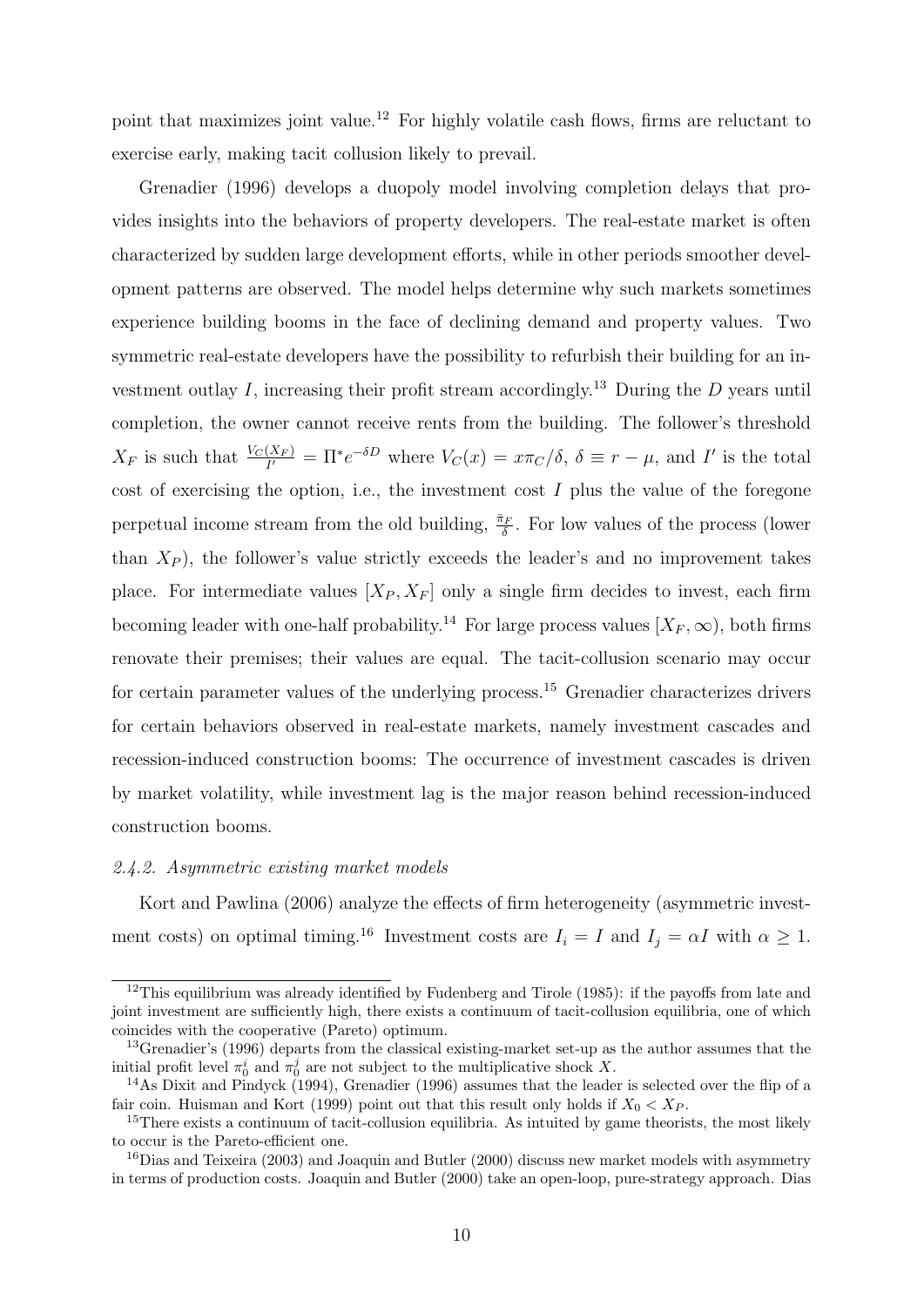

Figure 2: Equilibrium regions (Kort and Pawlina 2006)

The underlying source of uncertainty is a multiplicative stock modeled as per eq. (1). As depicted in figure 2, three types of equilibria may arise depending on the magnitude of the first-mover advantage  $(\frac{\bar{\pi}_L}{\bar{\pi}_C})$  and the level of firm asymmetry  $(\alpha)$ . Cooperative equilibria involving simultaneous investments obtains for nearly homogenous firms with no real possibility to gain a first mover advantage. Preemptive equilibria characterized by the fear of preemption emerges for mitigate asymmetry. Sequential (open-loop) equilibria in which the advantaged firm does not fear preemption and invests as a monopolist would do obtains for large asymmetry (This type of equilibrium does not occur in the symmetric case.) The relationship between firm values and the degree of asymmetry among firms is not clear-cut: a higher degree of homogeneity may give rise to less efficient industry equilibria for both firms.<sup>17</sup>

#### 2.5. Repeated lumpy capacity expansions

Previously, each firm had a single investment opportunity. Murto et al. (2004) consider multiple interacting investment opportunities from a data bandwidth market. Demand function is isoelastic

$$
\pi\left(X_t, Q_t\right) = X_t \cdot Q_t^{-\frac{1}{\eta}},\tag{7}
$$

and Teixeira (2003) use a closed-loop, mixed-strategy approach and prove that Joaquin and Butler's open-loop equilibrium obtains for a large cost differential. Kong and Kwok (2007) analyze a new market moel involving a GBM and multiplicative deterministic profit flows where duopolist firms face both asymmetric investment costs and revenues. The authors investigate the effects of these asymmetries as well as the presence of negative vs. positive externalities on the type of investment schedules: open-loop, preemptive, and simultaneous.

<sup>&</sup>lt;sup>17</sup>These results confirm the observations from the discrete-time case in Smit and Ankum (1993).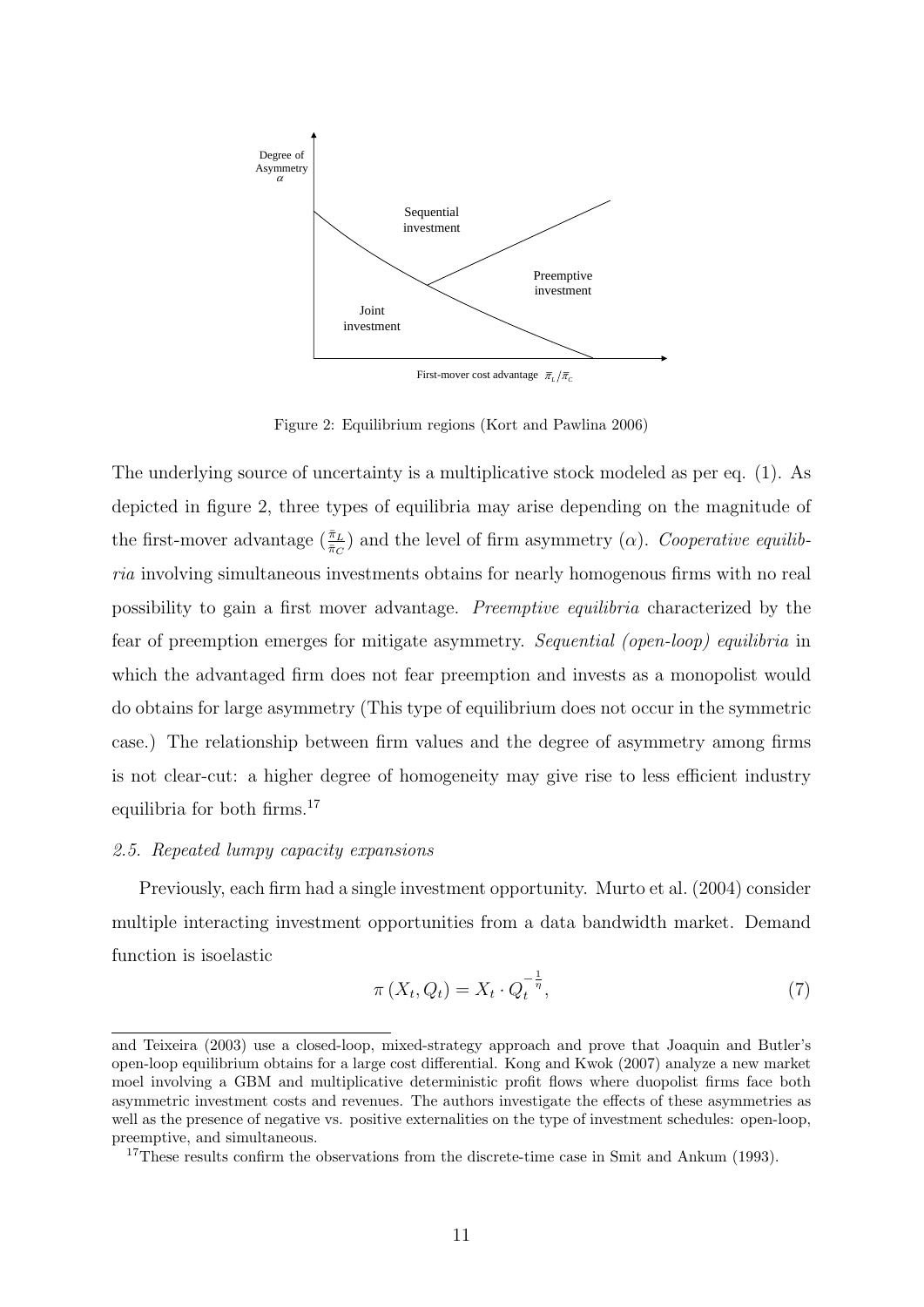with constant elasticity  $\eta$  (> 1). The multiplicative shock X evolves in a binomial lattice. Starting with a zero initial capacity, firm i (firm j) can decide at any time to invest  $I_i(I_j)$ to increase capacity by a lump sum  $\Delta Q_i$  ( $\Delta Q_i$ ). Investment decisions are sequential with the first mover randomly chosen. Each investment subgame is described by the current firm capacities, the level of market demand, and present time. The optimal (Markov) expansion strategies involves investment-inducing demand thresholds and can be derived using dynamic programming. As these thresholds are increasing in a firm's installed capacity, the smallest firm is more likely to react to small demand shocks by expanding capacity. Symmetric firms can expand capacity by the same increment size and for the same investment cost  $(\Delta Q_i = \Delta Q_j, I_i = I_j)$ , while in the asymmetric case analyzed, firm i invests in smaller lumps for a larger unit cash outlay ( $\Delta Q_i = a \Delta Q_j$  and  $I_i = \alpha I_j$  with  $a < \alpha \leq 1$ ). Despite its higher investment cost, firm i benefits from the situation since it can react quicker to changes in demand.

Boyer et al. (2004b, 2007) consider in continuous time a duopoly where symmetric firms add capacities by lumpy increments.<sup>18</sup> Initially, firms have low capacities. The only possible equilibrium at initial stages of the industry involves preemption.<sup>19</sup> Rent equalization occurs irrespective of the volatility or the speed of market development. When firms already hold substantial capacity, tacit collusion may be sustainable as an industry equilibrium. Such equilibria are more likely in highly volatile or fast growing markets.<sup>20</sup> The possibility of collusion is more attractive to symmetric firms than to asymmetric ones.

Carlson et al. (2009) study the effect of rivals' expansion and contraction options on incumbent firms' risk exposure. Heterogenous duopolists face isoelastic demand of eq. (7) subject to a multiplicative shock following a GBM as per eq. (1). They may expand or contract capacity (by lump sums) in view of market realizations. A rival's investment decisions act as a natural hedge against variation in the exogenous state variable: growing

<sup>&</sup>lt;sup>18</sup>Boyer et al. (2004b) assume that reduced-form stage profits are the outcome of Bertrand price competition, whereas Boyer et al. (2007) consider Cournot quantity competition.

<sup>19</sup>When firms do not hold any existing capacity, tacit-collusion equilibria are ruled out as firms are not threatened with the loss of any existing rents. Due to preemption, the first industry-wide investment occurs earlier than what would be socially optimal (from the viewpoint of the industry participants). This distortion implies riskier entry and lower expected returns.

<sup>&</sup>lt;sup>20</sup>In such a context, the conventional real options result that high volatility leads to investment postponement gets reinforced by the fact that higher volatility may result in a switch from the preemption equilibrium to a tacit-collusion equilibrium involving later investment and higher values.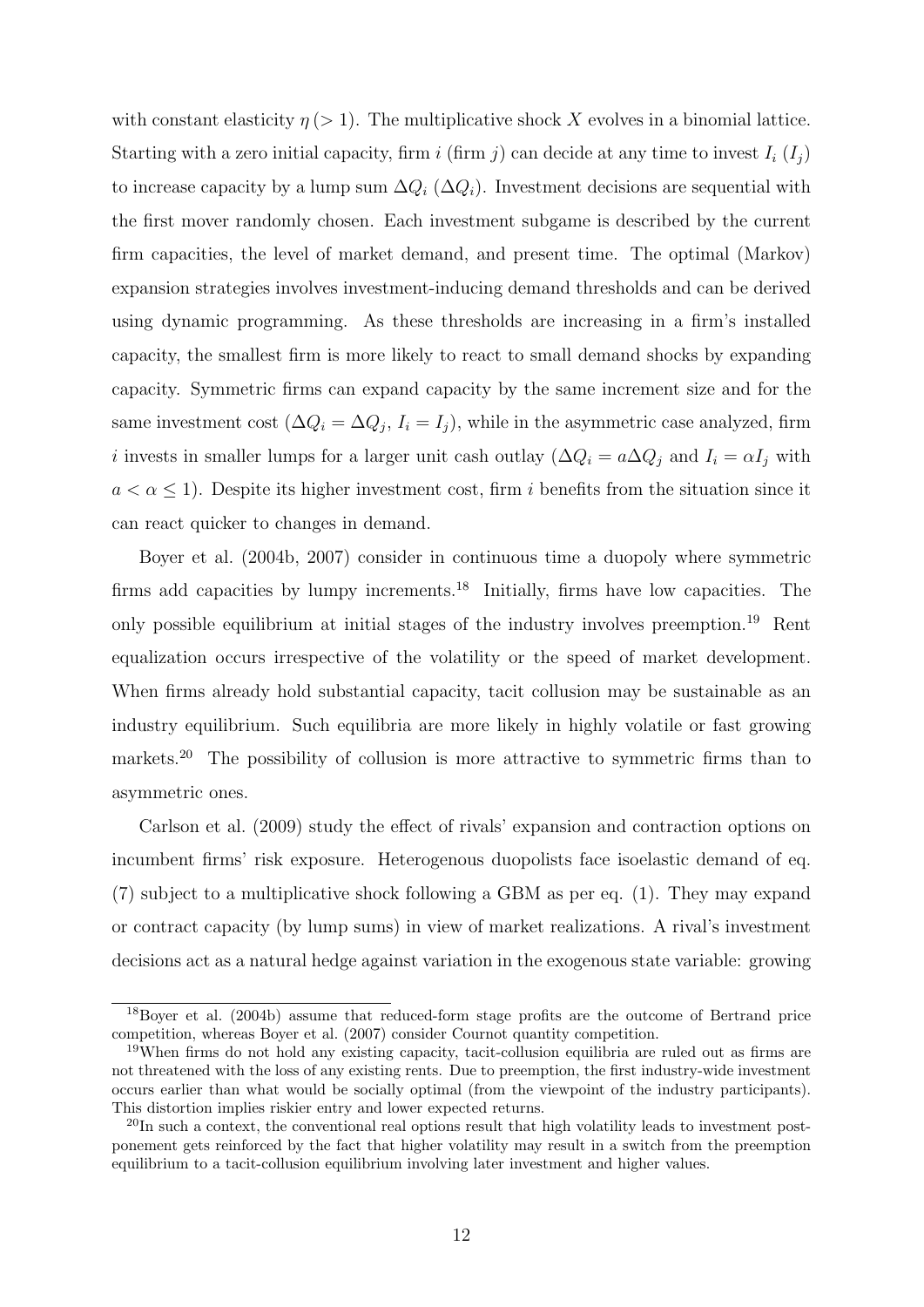demand may induce rival's capacity expansion, limiting its one's upside potential, while a bearish market increases the likelihood of rival's capacity contraction, reducing one's downside risk. This phenomenon affects the appropriateness of using peer betas to proxy a firm's risk.

#### 2.6. Industry exit models

Fine and Li (1989) supplement deterministic models of exit (e.g., Ghemawat and Nalebuff 1985; Fudenberg and Tirole 1986; Ghemawat and Nalebuff 1990) by allowing for the stochastic decline of a duopoly market. The authors show (in discrete time) that the sequence of exit is not unique due to "jumps" in the demand process.

Sparla (2004) analyzes in continuous time closure/ exit options for a duopoly where firms face a stochastically declining market. A multiplicative shock as per eq. (1) affects the profit value received by the firms. The follower's exit problem is of a decision-theoretic nature; the divestment threshold  $X_F$  (to be reached from above) satisfies<sup>21</sup>

$$
\frac{V_F\left(X_F\right)}{S} = \Pi_*,\tag{8}
$$

with  $V_F(x) = x\pi_F/\delta$ ,  $\delta \equiv r - \mu$ , and  $\Pi_*$  being a required profitability level, given by

$$
\Pi_* \equiv \frac{\beta_2}{\beta_2 - 1},\tag{9}
$$

where

$$
\beta_2 \equiv \frac{-(\mu - \frac{1}{2}\sigma^2) - \sqrt{(\mu - \frac{1}{2}\sigma^2)^2 + 2r\sigma^2}}{\sigma^2} \quad (<0).
$$

In this a war of attrition or chicken game, both have an incentive to wait until the rival exits first or until market conditions deteriorate so much that both firms are better off leaving the market irrespective of their rival's action. In equilibrium, both firms exit the first time  $X_F$  as in eq. (8) is hit. Duopolist firms disinvest later than a monopolist. This symmetric equilibrium profile is the best achievable outcome from the viewpoint of the whole industry.<sup>22</sup>

Murto (2004) considers a similar problem in which firms differ in terms of production scale and face isoelastic demand as per eq. (7). The resulting exit thresholds are  $X_L^i$  for

 $21$  For enhanced comparability, we simplify Sparla's (2004) model by assuming exit rather than partial closure and using a single aggregated salvage value S. Sparla (2004) and Murto (2004) (discussed later) decompose the salvage value into cost savings made upon exiting the market and costs incurred to make exit effective (e.g., lay-off costs).

<sup>&</sup>lt;sup>22</sup>The author also discusses the case where firms are asymmetric in terms of production cost and size respectively.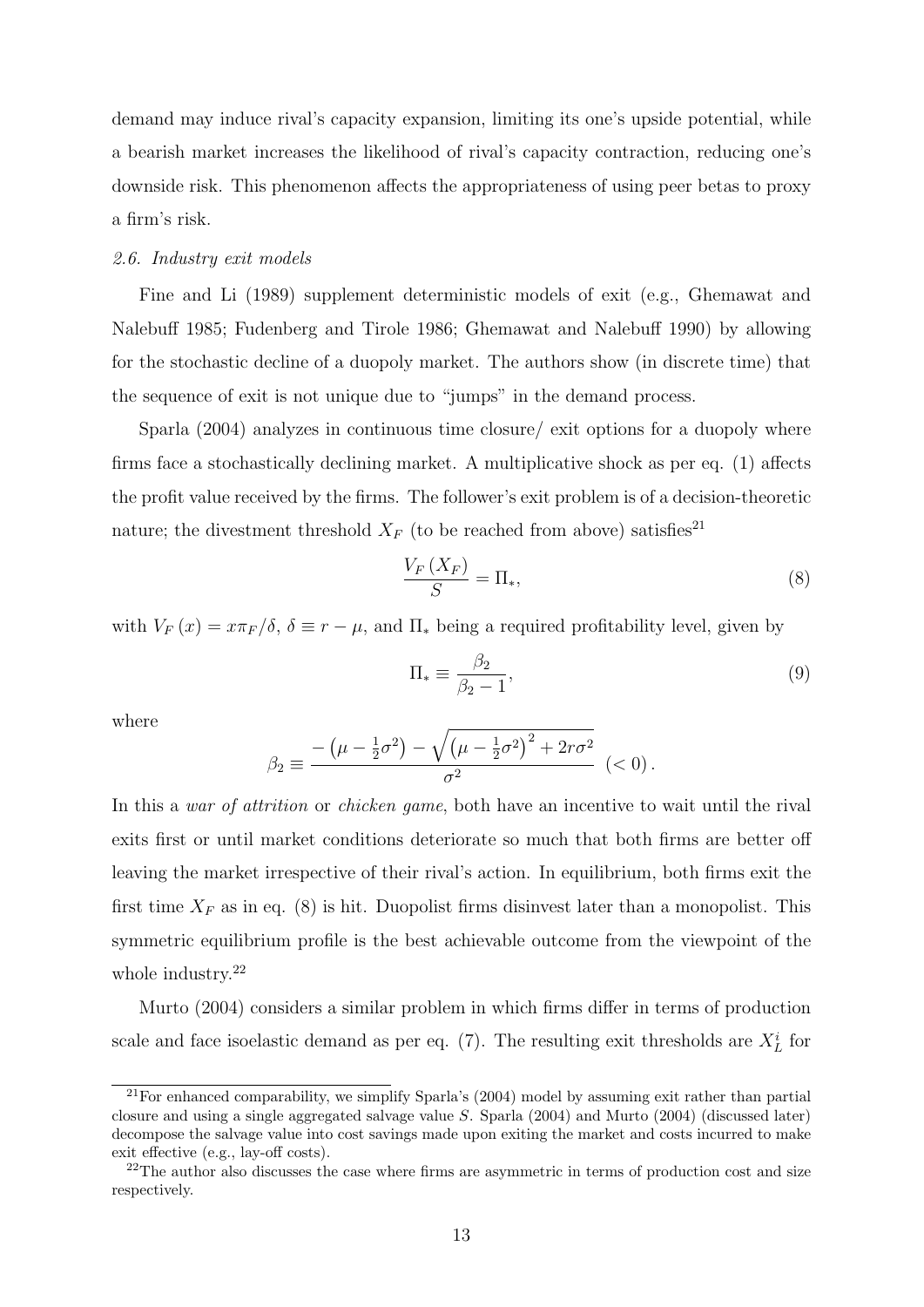the first exiting firm (leader) and  $X_i^j$  $\frac{j}{F}$  for the last one (follower), where  $X_L^i$  and  $X_I^j$  $\frac{\jmath}{F}$  are such that

$$
\frac{V_L^i(X_L^i)}{S} = \Pi_*; \frac{V_F^j(X_F^j)}{S} = \Pi_*,
$$

where  $V^i_L(x) = x\pi^i_C/\delta, V^j_F$  $Y_F^j(x) = x \pi_I^j$  $L^{\jmath}/\delta$ ,  $\delta \equiv r - \mu$ , and  $\Pi_*$  as in eq. (9). The leader's willingness to stay in the market increases with the underlying volatility as its (put) option value is increased. For low levels of volatility, there is a unique exit sequence where the smaller firm (*i*) exits as leader when threshold  $X_L^i$  is first reached, and the largest firm  $(j)$  exits when  $X<sub>F</sub><sup>j</sup>$  $\frac{J}{F}$  is attained for the first time. For high volatility levels, however, this equilibrium is no longer unique and the reverse ordering with the largest firm exiting first may also obtain.

#### 3. Incremental capacity expansion

Another stream of research focuses on capacity problems where firms can increase their capacity (or, generally speaking, their capital stock) incrementally.<sup>23</sup> Section 3.1 deals with duopolistic situations. Section 3.2 discusses oligopolies and capacity utilization. Section 3.3 elaborates on investment behaviors in perfect competition and the connection with the social optimum.

## 3.1. Duopoly

Huisman and Kort (2009) allow firms to chose optimally their capacity/ production scale at the time they enter the market. The multiplicative shock follows a GBM as per eq. (1). Demand is linear. For low volatility, the follower chooses a higher capacity than the leader and for high volatility the leader chooses a higher capacity. Compared to the model without capacity choice, the monopolist and the follower invest later in more capacity for high volatility. Conversely, the leader will invest earlier in a higher capacity for higher volatility.

Novy-Marx (2009) derives Markov perfect equilibrium outcomes for duopolistic capacity competition. Two firms with differing initial capacity face isoelastic demand as per eq. (7) and an exogenous shock following a GBM. They have negligible operating costs. The author identifies and evaluates three distinct equilibria: Cournot, shared monopoly and 'preemptive preemption'. He stresses that Spence's (1979) notion of Stackelberg

<sup>23</sup>As Pindyck (1988) suggests, this approach is extreme as most investments are lumpy, but it offers convenient mathematical tractability.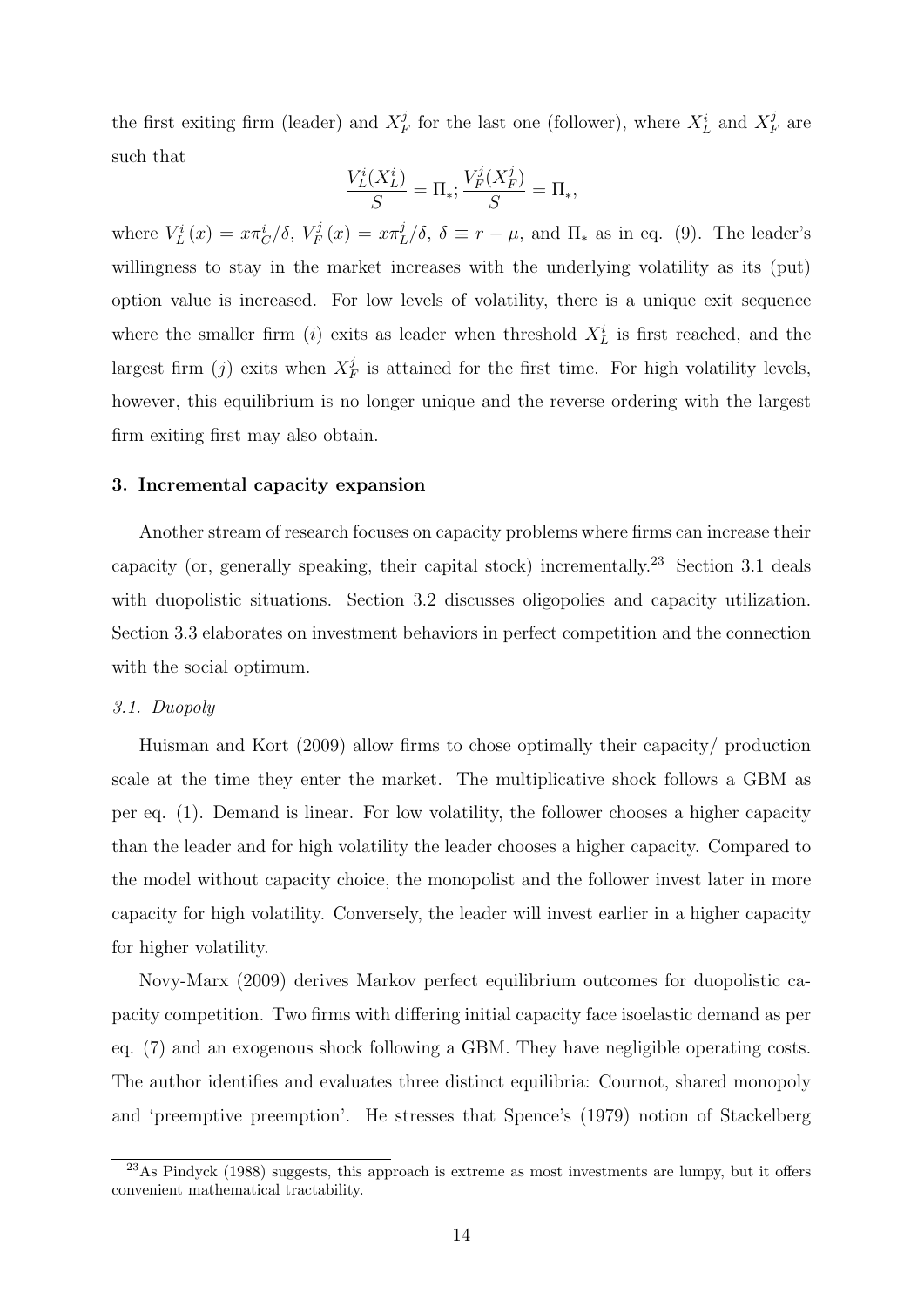leaders where the larger firm profitably forecloses the market hinges on "static market" assumptions of zero-growth, no uncertainty, no depreciation and does not obtain in more general industry settings under uncertainty.

#### 3.2. Oligopoly

In the following, we summarize some of the oligopoly models and distinguish them depending on whether firms have to decide on their capacity utilization level.

#### 3.2.1. Constant return to scale

*Symmetric firms.* Grenadier (2002) describes an oligopoly with n symmetric firms producing a single, homogeneous, non-storable good. Profits are affected by a fairly general aggregate shock modeled as a diffusion

$$
dX_t = \mu(X_t) dt + \sigma(X_t) dB_t
$$
\n(10)

where  $\mu(X_t)$  and  $\sigma(X_t)$  are the drift and diffusion terms and  $B = \{B_t\}_{t\geq 0}$  is a standard Brownian motion. Each firm possesses  $q_t^i$  units of capacity as of time t and can increase capacity incrementally at any time at a cost of I per capacity unit. Building new capacity takes D years until completion. Given constant returns to scale, firms produce at full capacity and sell at the market-clearing price  $P_t \equiv P(X_t; Q_t)$ , with  $Q_t = \sum_i q_t^i$  being the total industry output. Assuming symmetric investment strategies, the firms expand simultaneously and in the same proportion, i.e.,  $dq_t^i = dq_t = \frac{dQ}{n}$  $\frac{dQ}{n}$ . The equilibrium implies an upper trigger for the price level  $\bar{P}(Q)$  at which the firms will increase their aggregate capacity by  $dQ$ . For  $D > 0$  the firms will not trigger investment at time t based on the current price level  $P_t$  but on their expectation concerning the price at time  $t + D<sup>24</sup>$  Grenadier (2002) formulates the problem in a very tractable way and derives closed-form solutions for specialized cases: arithmetic, geometric Brownian motion and square-root process together with the linear (eq. 2) or the isoelasticity demand function (eq. 7). When the market approaches perfect competition, option values are getting less valuable.

Asymmetric firms. Novy-Marx (2007) allows for (a continuum of) firms differing in their initial capacities (with the logarithms of the capacities being uniformly distributed between the largest and the smallest firm). The assets produce a constant non-storable

<sup>24</sup>Grenadier (2002) notes that with time-to-build the important aspect is to consider committed capacity expansions encompassing all capacity units available in  $D$  years, that is  $Q_{t+D}$ .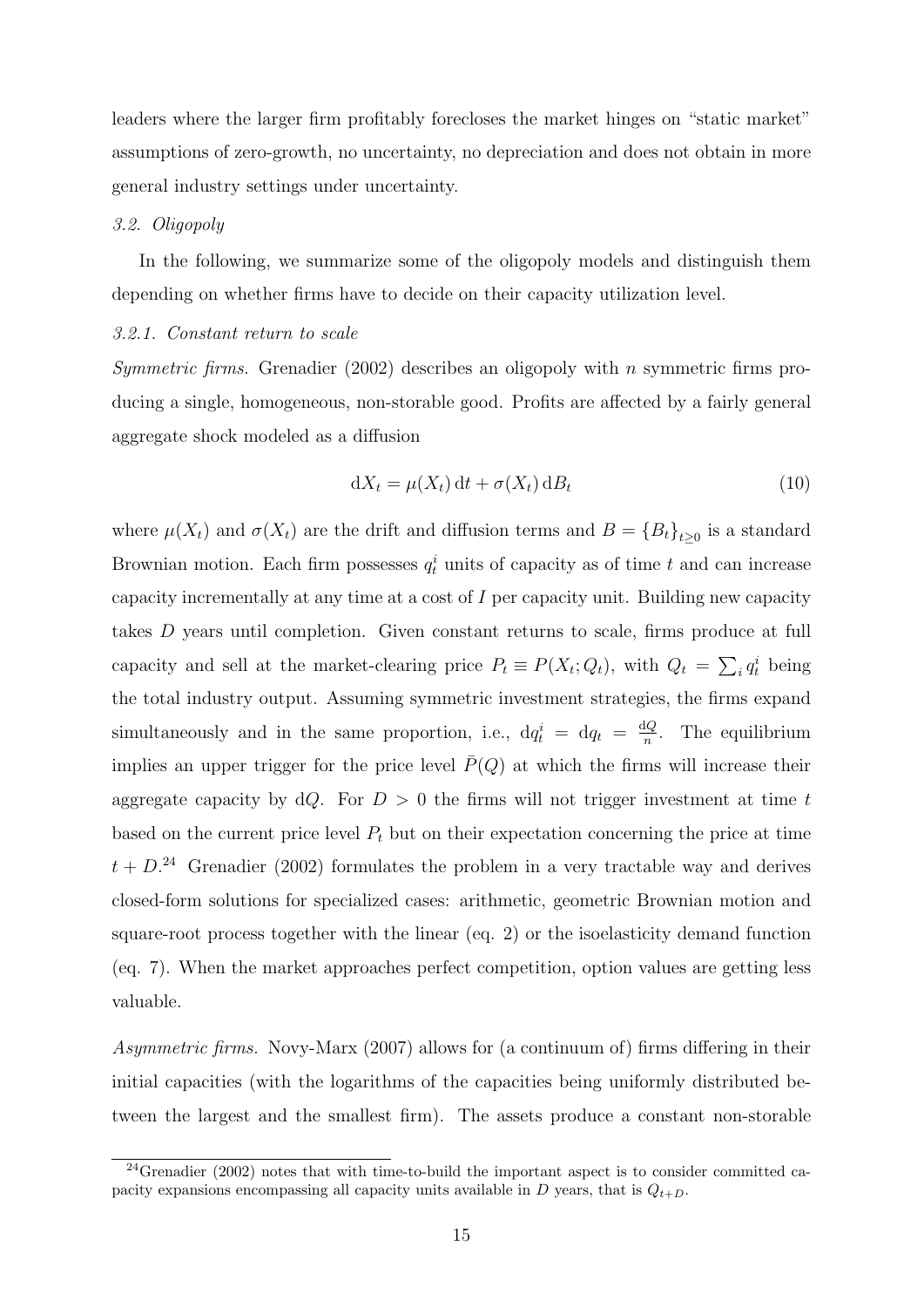output stream  $Q_t$  which is sold at the market-clearing price  $P_t$ , each firm realizing a revenue  $\pi(X_t; q_t^i, Q_t) = q_t^i P_t$ . Inverse demand is isoelastic as in eq. (7) with the shock following GBM as in eq. (1). Firms can repeatedly redevelop their assets-in-place  $q<sup>i</sup>$  at a cost of  $q^{i\gamma}$  ( $\gamma > 1$ ), facing an increasing cost-to-scale ratio. Redevelopment requires abandoning the profit stream from the current assets-in-place.<sup>25</sup> In equilibrium a firm with capacity  $q^i$  expand to  $\kappa q^i$  when the market-clearing price hits a certain threshold  $\bar{P}(q^i, Q)$ . Both the intensity and the timing of redevelopment depend on this parameter  $\kappa$  (> 1). Remarkably,  $\kappa$  is industry-specific and stationary, which ensures that the distribution of capacities is preserved over time. At any point in time the next firm to exercise its expansion option will always be the smallest firm. Simultaneous investment does not occur and firm heterogeneity results in a natural ordering of firm investments. Comparative statics with respect to  $\kappa$  are therefore key to understanding the equilibrium outcome. Novy-Marx (2007) also challenges Grenadier's (2002) assertion that for an increasing number of firms, option values are continually eroded.<sup>26</sup>

#### 3.2.2. Optimal capacity utilization choice

Both Grenadier (2002) and Novy-Marx (2007) assume that output generation is costless with capacity being fully utilized (constant returns to scale). Aguerrevere (2003) relaxes this assumption and obtains a mean-reverting price evolution exhibiting volatility spikes, although the additive demand shock  $X = \{X_t\}_{t\geq 0}$  follows a GBM. A number of identical firms sell a non-storable good and face the inverse demand of eq. (2). At each instant, firms choose their level of capacity utilization optimally and incurs increasing production costs. They can expand capacity incrementally for a cost of I (per capacity unit), with expansion taking  $D$  years to complete.<sup>27</sup> The option to build a new capacity unit is analogous to an American call on a set of European calls.<sup>28</sup> For  $(n\textrm{-}\mathrm{firm})$ oligopolies, a symmetric equilibrium results such that firms add capacity at the same time as a monopolist would.<sup>29</sup> Capacity utilization turns out to be independent of the number of firms. Without time-to-build delays, aggregate committed capacity is strictly

<sup>&</sup>lt;sup>25</sup>This assumption ensures that investments are not incremental but lumpy.

 $^{26}$ Novy-Marx (2007) notes that the option values in Grenadier (2002) are merely super-normal rents from oligopolistic competition.

 $27\text{As}$  in Grenadier (2002), the state space is reduced by introducing committed capacity.

<sup>28</sup>Since at any time, a unit of capacity can be shut down at no cost, a capacity unit under construction (at time t) can effectively be considered as a set of European call options (with maturities greater  $t+D$ ), the underlying being the net profit from an extra unit of capacity.

<sup>&</sup>lt;sup>29</sup>The oligopoly quantities can be expressed as the corresponding monopoly capacity times a constant.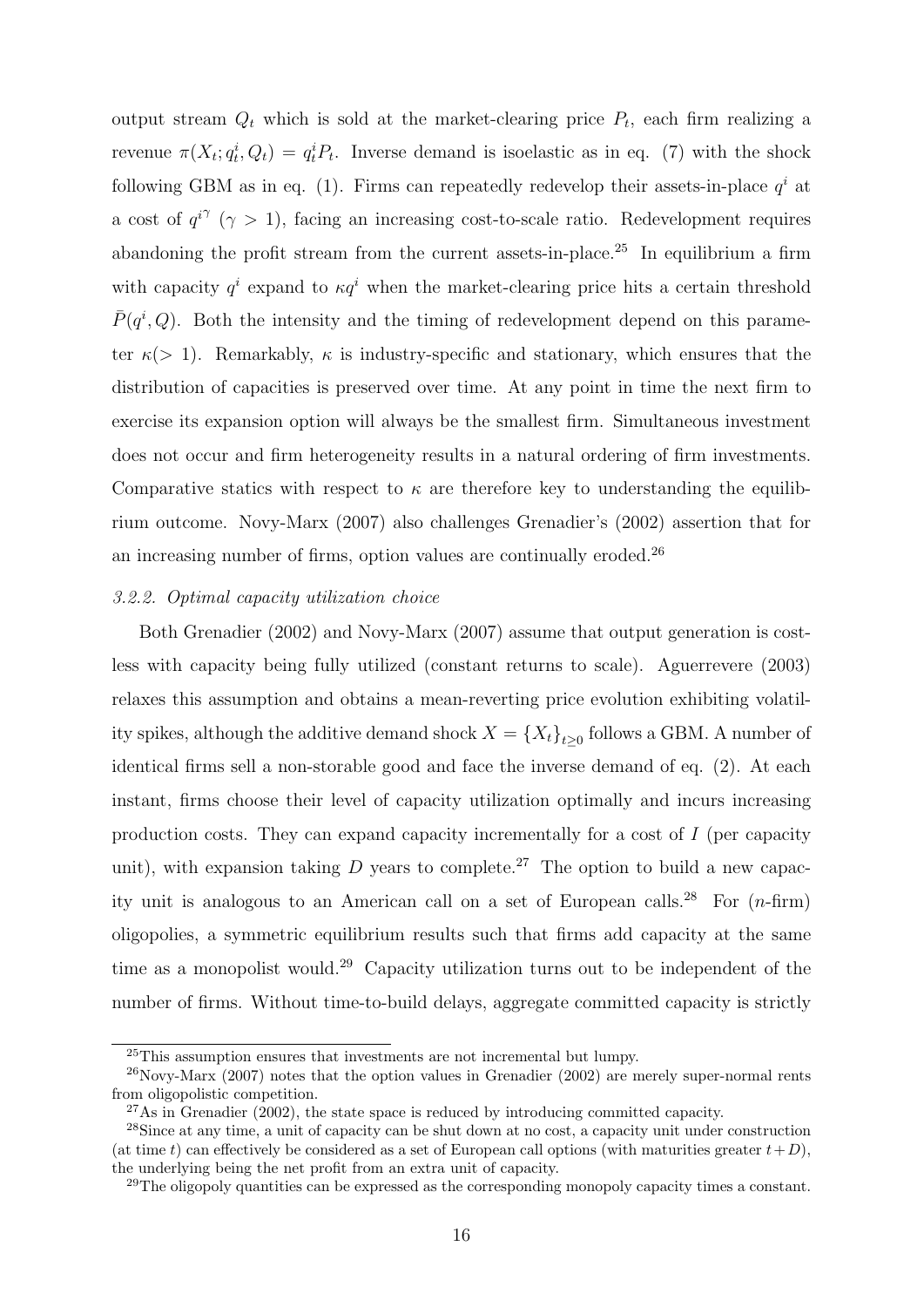decreasing in volatility. With time-to-build, the effect of uncertainty is, however, ambiguous: the committed capacity is decreasing with the volatility for low current demand, but increasing for high demand levels. Thus firms may provide more capacity if faced with greater uncertainty. This ambiguity arises from the trade-off between the increased risk of capacity under-utilization and the higher uncertainty increasing the value of capacity under construction.<sup>30</sup> The output price paths exhibit mean reversion and significant spikes in times of full capacity utilization. Due to time-to-build delays, completion of capacity expansion is preceded by a phase of high utilization and high prices.

Aguerrevere (2009) examines a firm's systematic risk (beta) under competition. The firm's beta is determined as the weighted average of the beta of assets in place and the beta of the firm's growth options.<sup>31</sup> In line with Grenadier  $(2002)$ , the value of growth options decreases with the number of firms and approaches zero when  $n$  tends to infinity (as in perfect competition). Under intensified competition, the capacity held in the industry is utilized more in response to demand increases. Irrespective of the number of firms, assets in place are generally less risky when demand is high as capacity utilization is increased.<sup>32</sup> In case of GBM, the growth option's beta obtains to be constant (independent of industry capacity, demand level and the number of the firms). For high demand the firm beta decreases with the number of rivals, while it increases for low demand.

#### 3.3. Perfect competition

Leahy (1993) sets the benchmark case for continuous-time analysis of (infinitely divisible) capacity expansion and scrapping under perfect competition. Firms face an uncertain demand subject to an exogenous shock modeled as per eq. (10) and the total capacity held in the industry. The firms' optimal exercise strategies exhibit some form of myopia in that firms invest at the same time as a firm ignoring potential future capacity expansions. The author subsequently compares this investment strategy with the one formulated by a social planner and imposed to decentralized firms. Myopic investment policies obtain to be socially optimal.<sup>33</sup> Grenadier (2000a) extends Leahy's (1993) model

 $30C$ apacity under construction is analogous to a set of European call options whose value is strictly increasing in volatility.

<sup>&</sup>lt;sup>31</sup>Weights are determined based on the present values of assets in place and of growth options.

 $32$ The beta of assets in place will be zero at the time demand reaches the capacity-expansion threshold; at this point, the firm's riskiness corresponds to the riskiness of added capacity units.

<sup>33</sup>Leahy (1993) also points out that the impossibility to increase one's capital by (infinitely) small amounts might explain the emergence of excess returns for firms behaving myopically (in lumpy investment models). Dixit (1991) discusses a perfect-competition model in lines with Leahy (1993).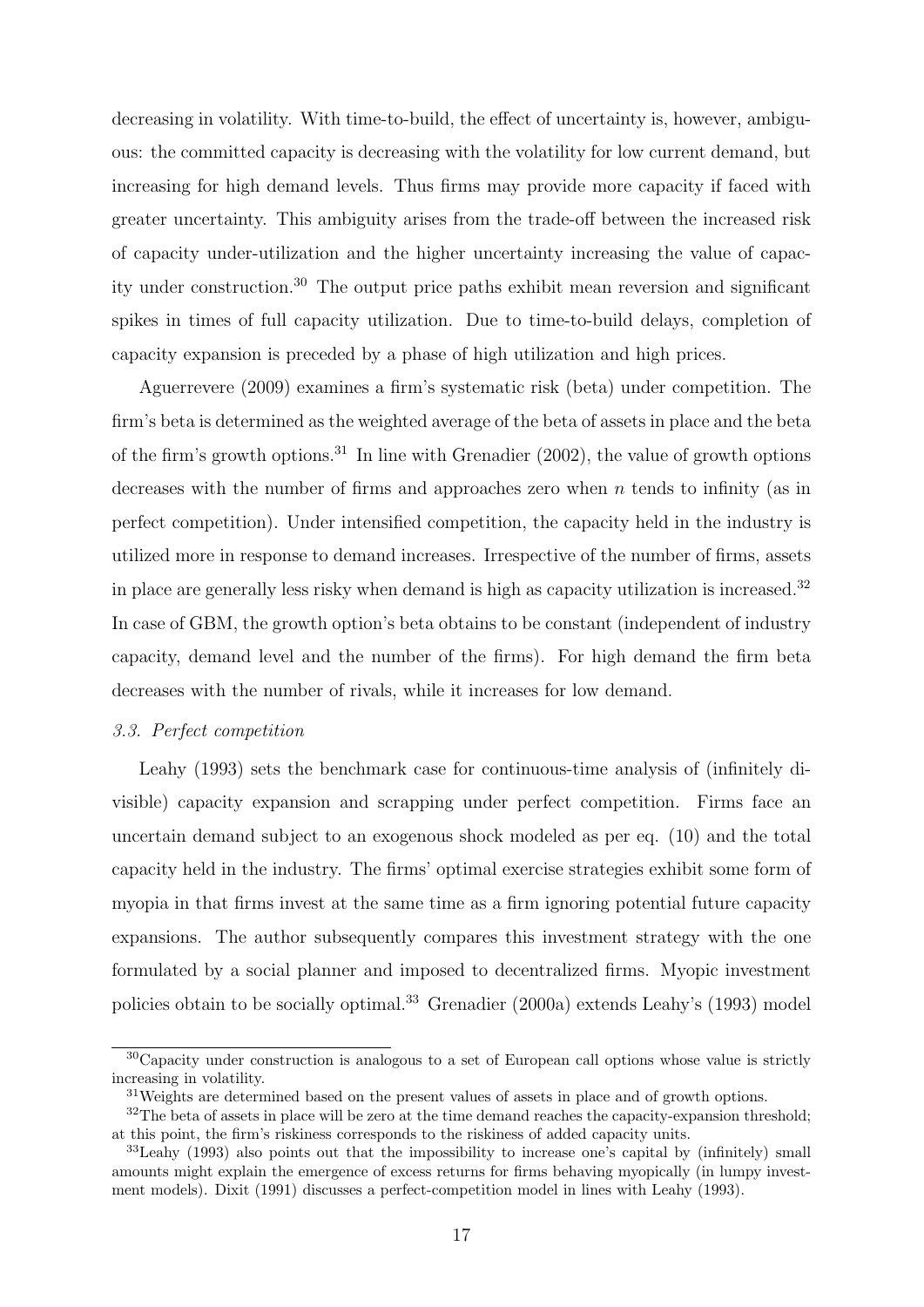to allow for completion delays.

Baldursson and Karatzas (1996) consider capacity expansion and allow for non-Markovian stochastic processes. The correspondence between perfect competition, myopic strategies, and social optimality is established based on the probabilistic approach to stochastic control theory. Baldursson (1998) discusses both expansion and downsizing. The result obtained in the Nash equilibrium are compared with the choice of a social planner. A general model for the inverse demand function (price as a function of shock and capacity) is given. Some special cases admit closed-form solutions.

Back and Paulsen (2009) discuss the appropriateness of the Nash or open-loop equilibrium concept employed in most models of oligopoly and perfect competition (e.g., Grenadier, 2002; Baldursson, 1998; Baldursson and Karatzas, 1996). Open-loop strategies allow firms to respond to the resolution of uncertainty with respect to the exogenous shock but not to the observed actions by rivals. Optimal open-loop strategies have to form a Nash equilibrium, as part of the "open-loop equilibrium". Back and Paulsen (2009) discuss the fact that if firms could in effect respond to their rivals' actions, i.e., formulate "closed-loop strategies", the equilibrium strategies derived by Grenadier (2002) would fail perfectness.<sup>34</sup> Formulating the dynamic capacity-expansion problem in closedloop strategies is difficult, but Back and Paulsen manage to show that in the limit, the perfect competition outcome derived in Leahy (1993) is part of a (perfect) closed-loop equilibrium.

## 4. Staged investment appraisal under competition

Firms may also move in stages and exercise early strategic investments meant to alter later stages for the better by, e.g., opening up new market opportunities or enhancing the value of their investment options.

## 4.1. Commitment vs. flexibility

Smit and Trigeorgis (2001) analyze in discrete time the trade-offs between managerial flexibility and commitment in a dynamic competitive setting under uncertainty.<sup>35</sup> Firm i can make a first-stage strategic investment  $K_i$  possibly altering the later equilibrium

<sup>&</sup>lt;sup>34</sup>If a firm were to pursue such equilibrium open-loop strategies even though they observe their rivals' actions and may revise their strategies accordingly, they would face the risk of preemption.

<sup>35</sup>Smit and Trigeorgis (2001) extend the framework developed in Smit and Ankum (1993) by explaining the source of firm heterogeneity and quantifying the trade-off between commitment and flexibility.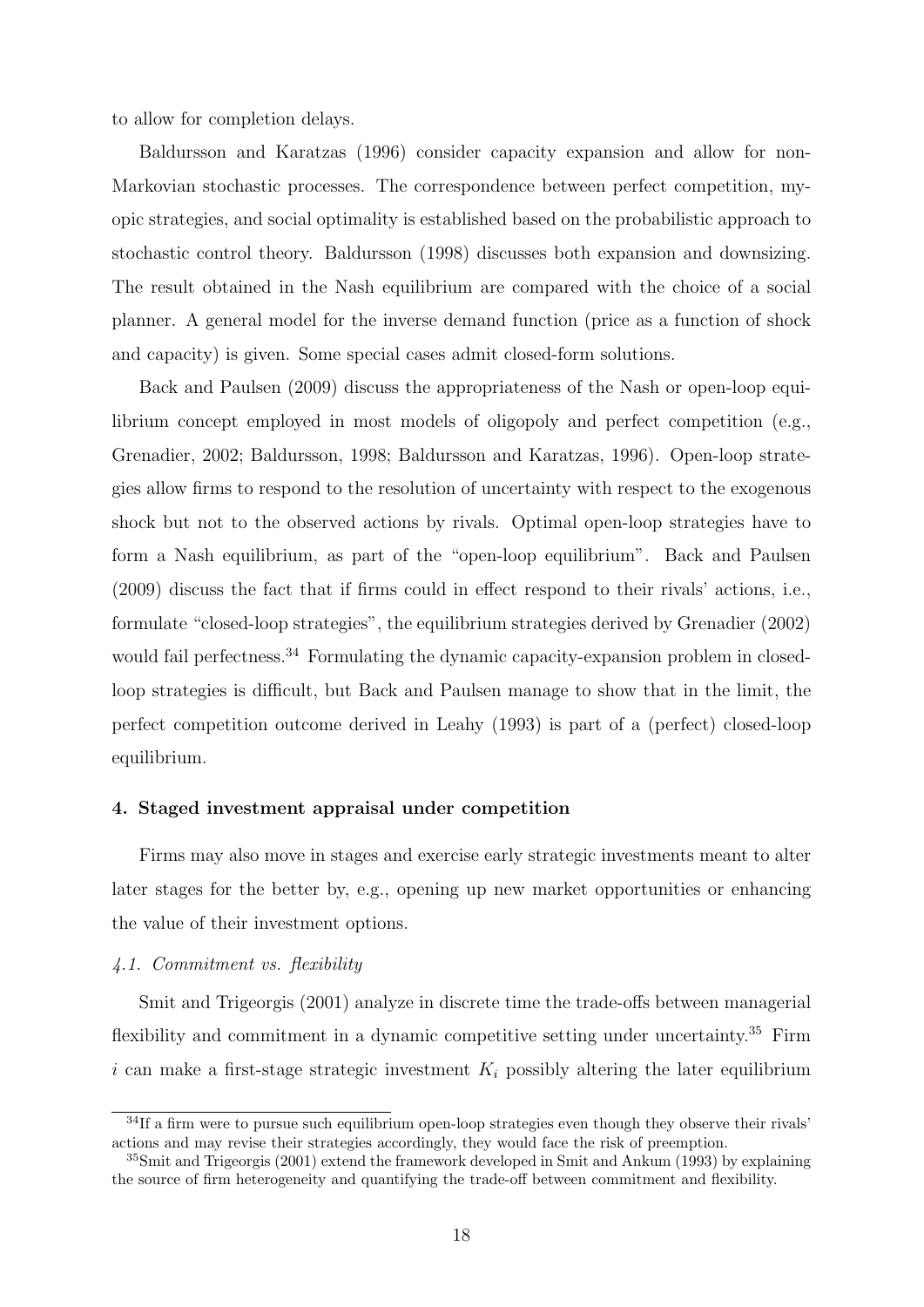strategy choices  $\alpha_i^*(K_i)$  and  $\alpha_j^*(K_i)$ . Firms are initially assumed on an equal footing in the second competition stage but firm  $i$  may introduce some asymmetry by making this first-stage investment. Hence, the initial investment decision requires firm  $i$  to weigh the commitment cost against the expected future strategic benefits of commitment. For the different possible investment orderings (simultaneous, sequential, singular) they define corresponding market outcomes (Cournot, Stackelberg, monopoly) and use these to calculate the final payoffs,  $V_i$  and  $V_j$ . Following Fudenberg and Tirole (1984), the strategic effect of the committing first-stage investment depends on the type of competitive reaction and the nature of the commitment, as represented in Figure 3. Firm i's investment



Figure 3: Sign of the strategic effect (Smit and Trigeorgis 2001)

is either tough (if  $dV_j/dK_i < 0$ ) or soft (if  $dV_j/dK_i > 0$ ). If firm (re)actions are strategic substitutes (as under Cournot quantity competition), firm  $j$  will engage "less" for an aggressive action by firm  $i \left( \partial \alpha_j^* / \partial \alpha_i \right)$ . Conversely, firms' (re)actions can be *strategic* complements (as under differentiated Bertrand price competition) with  $\partial \alpha_j^* / \partial \alpha_i > 0$ . The authors construct and solve four numerical examples illustrating all possible combinations of competitive reaction and the investment type. Upfront investment is only optimal for firm  $i$  in the two cases where the strategic effect is positive. For the cases with negative strategic effect, firm i should not invest. Firm i benefits from increased uncertainty as its stage-two investment option becomes more valuable. But at the same time uncertainty erodes the value of committing as the upfront investment becomes riskier. Smit and Trigeorgis (2007, 2009) utilize this framework to assess R&D strategies and infrastructure investment decisions.

### 4.2. R&D investment models

The existence of completion delays affect the (optimal) investment strategies of firms. For R&D projects (or in bio-tech, IT and oil exploration), such delay is rarely known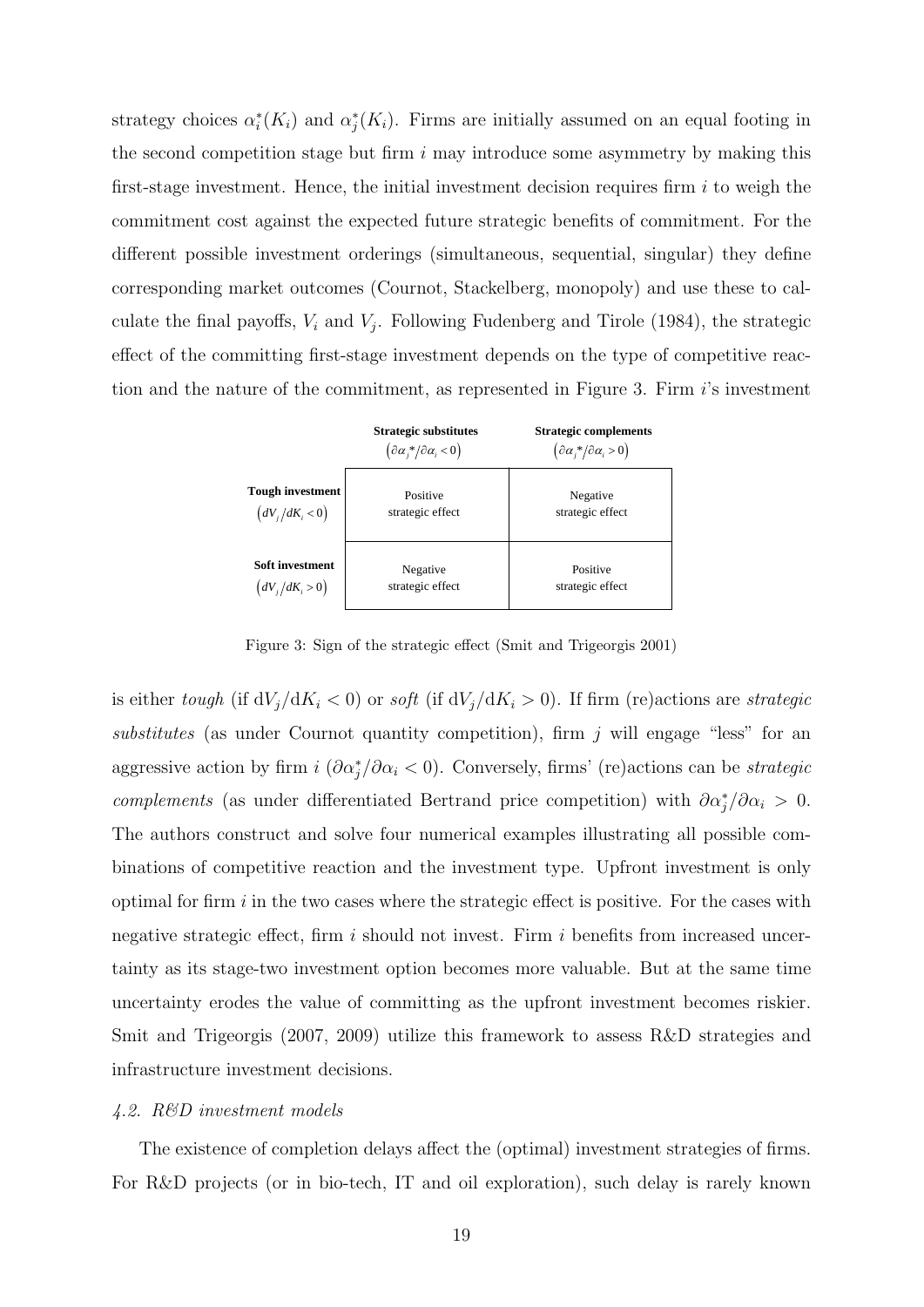in advance due to uncertain innovation success. Weeds (2000) examines this source of uncertainty and its impact on the duopolists' technology adoption. The firm invests in research with the aim to acquire a patent giving it exclusive access to a new market. If the innovation is successful, the firm has the option to make an additional sunk investment to adopt the new technology. The entire R&D investment opportunity is a compound option where the value of the (first-stage) research option partly derives from the (secondstage) commercial investment option. The framework provides a rational explanation for the existence of sleeping patents, i.e., patents granted but kept in a stand-by or "sleep" mode. Policy-makers typically regard sleeping patents as anti-competitive devices employed by dominant firms to erect entry barriers (blockaded entry). However, in this context sleeping patents may arise when options co-exist with completion uncertainty.<sup>36</sup>

Lambrecht (2000) derives optimal investment strategies for two symmetric firms sharing the option to make a two-stage sequential investment under incomplete information about the rival's profit. In the first stage, each firm is competing to acquire a patent enabling it to proceed to the second commercialization stage. Lambrecht derives conditions under which inventions are likely to be patented without being put to immediate commercial use. Sleeping patents are more likely to exist in an R&D portfolio when interest rates are low, volatility is high and when the second-stage cost is high relative to the first-stage.

Miltersen and Schwartz (2004) analyze patent-protected R&D investment projects when there is imperfect competition in the development and commercialization of the product. Competition in R&D not only may increase production and reduce prices, but it may also shorten the time of developing the product and increase the probability of a successful development. These benefits to society are offset by increased R&D investment costs in oligopolistic markets and lower aggregate value of the R&D investment projects.

## 5. Summary of key managerial insights

Porter (1980) already noted the importance of the industry structure in determining optimal investment strategies. He identified economic and technological uncertainty, the nature of the investment (lumpy vs. incremental), first-mover advantages, competition

<sup>36</sup>By restricting a firm's ability to let patents sleep, antitrust authorities may actually reduce - via compulsory licensing - option values and weaken firms' incentive to conduct research in the first place.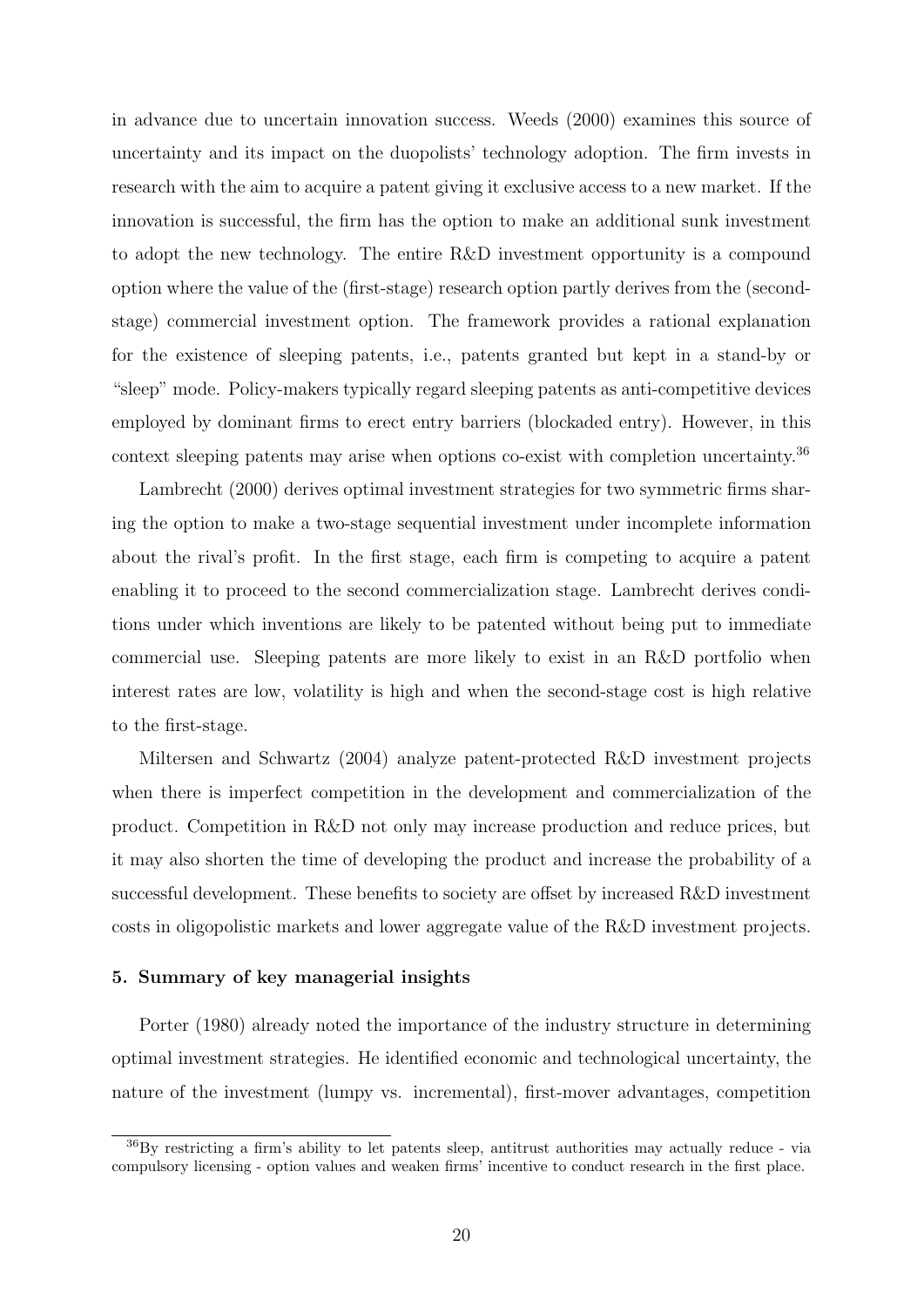intensity (number of incumbents) and the type of competitive reactions as major drivers. Option games provide an economic foundation to such findings and suggest to look at the following.

First-mover advantage vs. second-mover advantage The existence of a first-mover advantage generally give rise to preemption. The presence of second-mover advantages on the other hand may mitigate the risk of preemption as shown by Mason and Weeds (2002). Cottrell and Sick (2002) point out that managers often tend to overestimate first-mover advantages and consequently invest too early.

Firm homogeneity vs. heterogeneity Kort and Pawlina (2006) demonstrate that in duopolies, a firm with a large comparative advantage (e.g., lower investment cost) may enter the market or expand production with limited fear of preemption. Firm heterogeneity can thus explain a natural market-entry sequencing where each firm formulates its investment strategy myopically and select the best entry time as would a monopolist. This sequence is also socially optimal from the viewpoint of the firms.

Complete vs. incomplete information As underlined by Lambrecht and Perraudin (2003), information asymmetry is not necessarily detrimental to firms as the risk of preemption is reduced under certain configurations. Uncertainty about research outcomes may affect investment behaviors as well.

Divisibility of capacity The size of the lump sums by which firms can invest affect the reactivity to economic changes. As underlined by Murto, Näsäkkälä, and Keppo (2004), the possibility to invest in smaller capacity increments may justify incurring higher (unit) investment cost.<sup>37</sup>

Capacity utilization and return to scale Aguerrevere (2003) examines operating costs and their connection with capacity utilization. As demand declines, firms will reduce capacity utilization, explaining output prices are often mean reverting.

Number of competitors The number of option-holding firms may determine the risk of preemption and the likely option value erosion. When the number of firms is large, myopic (open-loop) behaviors can be optimal (see Back and Paulsen, 2009). Such a property eases the quantitative analysis of markets with a large number of firms as discussed in Grenadier (2002).

 $37$ Kort et al. (2010) analyze the effect of uncertainty on the value of divisibility in a non-strategic context.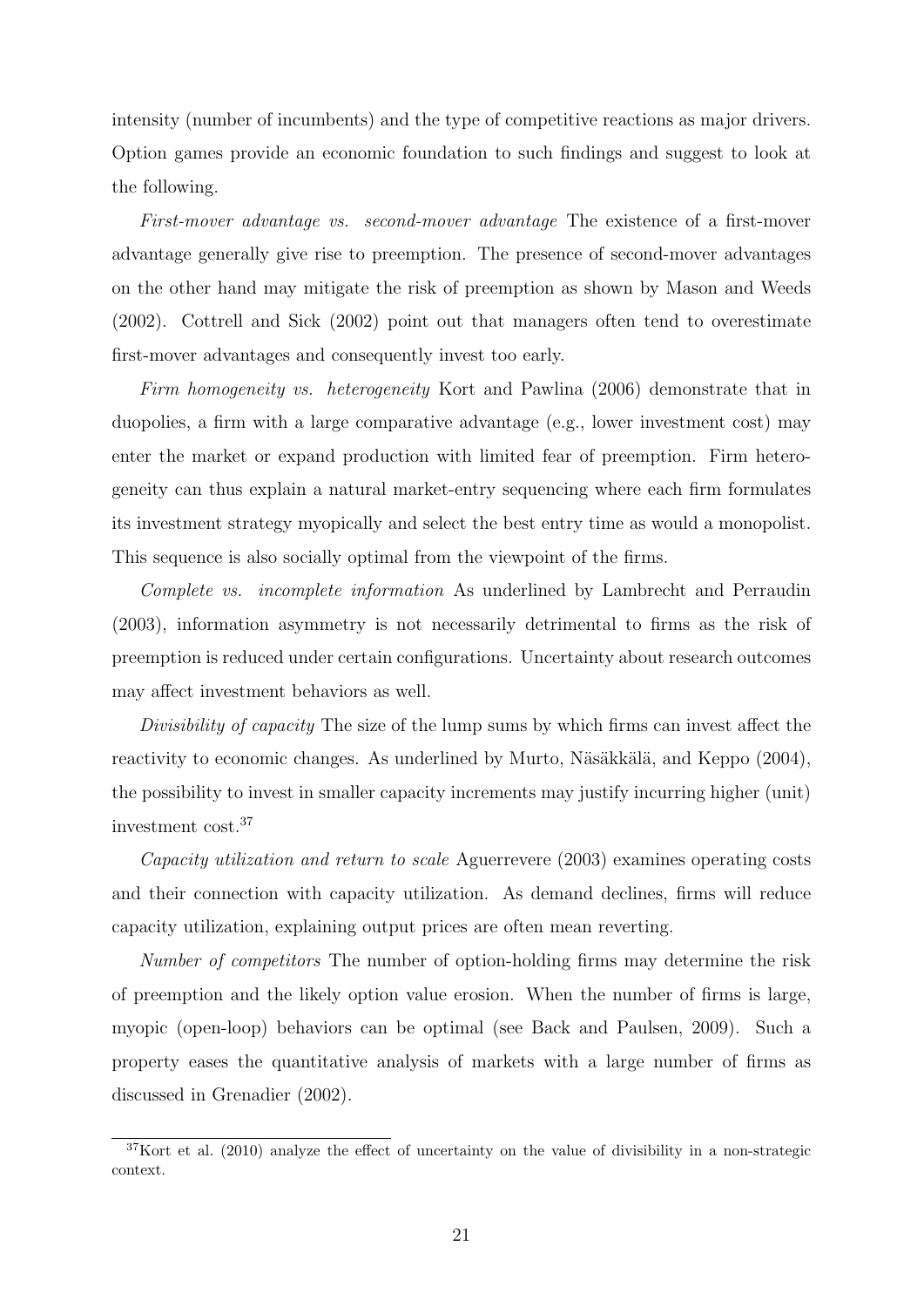Competitor's reaction Smit and Trigeorgis (2001) demonstrate that the nature of the competitive reaction influences the incentive to commit to certain investments. Whether strategic actions are complements or substitutes and investment makes tough or soft are key factors to consider in multi-stage investment settings. Even if a commitment is optimal in a steady-state market, the expected benefit obtained from committing must be traded off under uncertainty against the present cost of killing one's flexibility.

In the above we offered an overview over a number of option games papers, stressing the insights one can derive from considering real-options problems in a competitive setting. Some selected contributions are summarized in Table 1. Trigeorgis (1996) identified this theme as one of the prevalent research gaps in the then-emerging literature on real options analysis. Even though some gaps have been bridged, many roads are still open as to account for the way information is revealed over time (open-loop vs. closed-loop approach) in more general settings. Especially, the dynamic approach to how many firms build up competitive advantage and erect (endogenous) market-entry barriers have not yet been systematically researched on. Besides the research so far has been mainly technical and theoretical. More applied discussions are also desirable, increasing the relevance of option games for management practice.<sup>38</sup>

<sup>38</sup>An enhanced applicability of these ideas could be potentially achieved by increasing research efforts on discrete-time modeling approaches. Ferreira et al. (2009) underline the relevance of option games for strategic management formulation.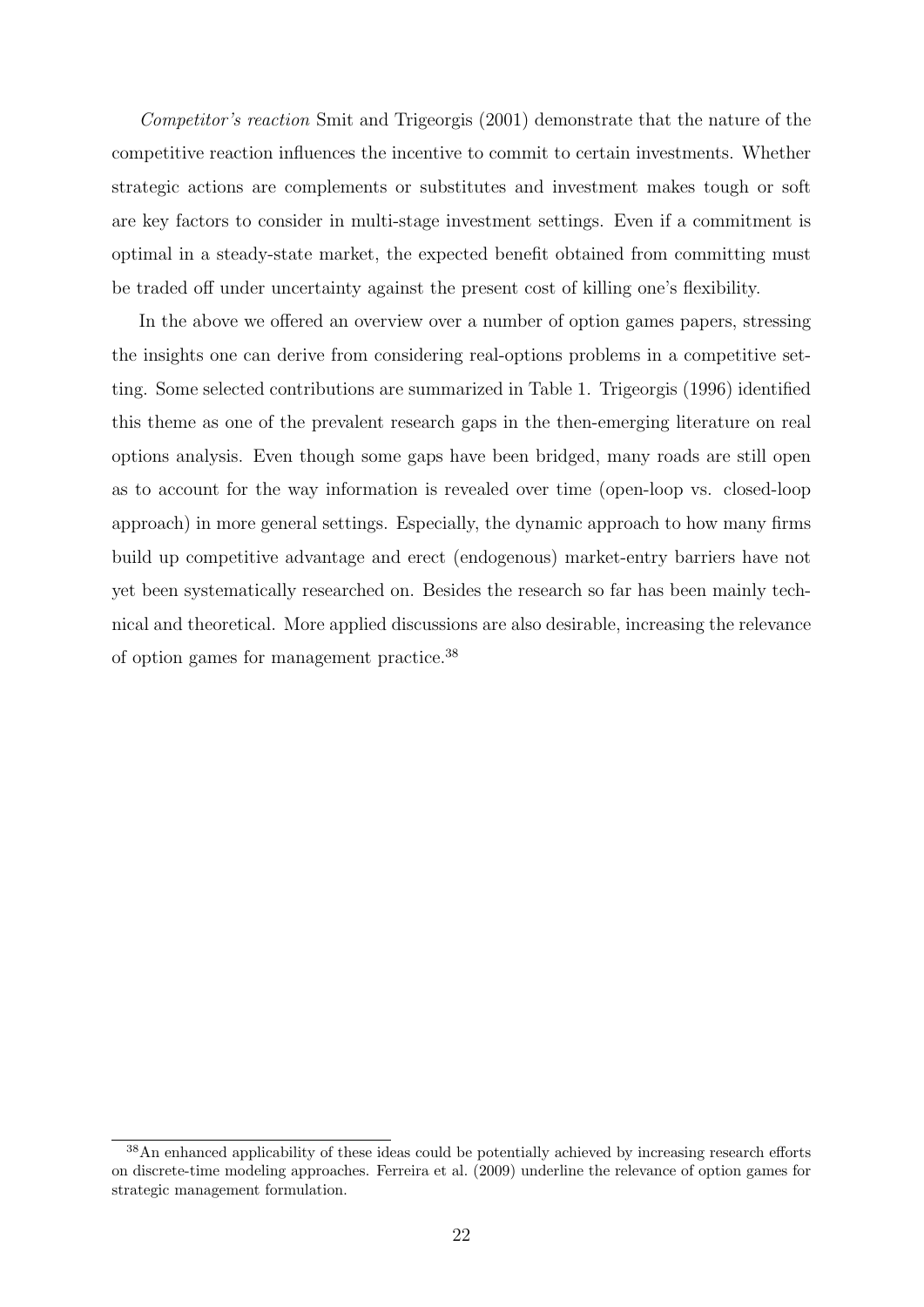| Key notions        |                                                            | Jtilization discretion creates put options | Optimality of myopic strategies | ttó process; optimality of myopic strategies | Preemption in oligopoly | Juopoly evolution over time | Application to real estate market | Private signals are revealed through option exercises                              | Formulates simple investment policies in oligopolies | Formal discussion of new vs. existing market | Open-loop approach        | Closed-loop approach    | Application to R&D investments | Information asymmetry          | Optimality of myopic strategies | Application to R&D investments | War of attrition in stochastic environment | Application to telecommunications | Exogenous entry ordering       | Logarithmic distribution of firms' capacities | Early paper on discrete-time option games                                              | Trade-off between flexibility and commitment | War of attrition in stochastic environment | Cadlag process; timing games in stochastic environ- | nent | Exogenous modeling of competitive entries                            | Poisson process for technological uncertainty in R&D | Discrete-time option games with information asym-<br>metry |  |
|--------------------|------------------------------------------------------------|--------------------------------------------|---------------------------------|----------------------------------------------|-------------------------|-----------------------------|-----------------------------------|------------------------------------------------------------------------------------|------------------------------------------------------|----------------------------------------------|---------------------------|-------------------------|--------------------------------|--------------------------------|---------------------------------|--------------------------------|--------------------------------------------|-----------------------------------|--------------------------------|-----------------------------------------------|----------------------------------------------------------------------------------------|----------------------------------------------|--------------------------------------------|-----------------------------------------------------|------|----------------------------------------------------------------------|------------------------------------------------------|------------------------------------------------------------|--|
|                    | General                                                    |                                            |                                 |                                              |                         |                             |                                   |                                                                                    |                                                      |                                              |                           |                         |                                |                                |                                 |                                |                                            |                                   |                                |                                               |                                                                                        |                                              |                                            |                                                     |      |                                                                      |                                                      |                                                            |  |
| Demand<br>shock    | Multiplicative <sup>c</sup><br>$\Gamma$ inear <sup>b</sup> |                                            |                                 |                                              |                         |                             |                                   |                                                                                    |                                                      |                                              |                           |                         |                                |                                |                                 |                                |                                            |                                   |                                |                                               |                                                                                        |                                              |                                            |                                                     |      |                                                                      |                                                      |                                                            |  |
|                    | Incremental                                                |                                            |                                 |                                              |                         |                             |                                   |                                                                                    |                                                      |                                              |                           |                         |                                |                                |                                 |                                |                                            |                                   |                                |                                               |                                                                                        |                                              |                                            |                                                     |      |                                                                      |                                                      |                                                            |  |
| Investment<br>type | Repeated lumpy                                             |                                            |                                 |                                              |                         |                             |                                   |                                                                                    |                                                      |                                              |                           |                         |                                |                                |                                 |                                |                                            |                                   |                                |                                               |                                                                                        |                                              |                                            |                                                     |      |                                                                      |                                                      |                                                            |  |
|                    | ∩dum                                                       |                                            |                                 |                                              |                         |                             |                                   |                                                                                    |                                                      |                                              |                           |                         |                                |                                |                                 |                                |                                            |                                   |                                |                                               |                                                                                        |                                              |                                            |                                                     |      |                                                                      |                                                      |                                                            |  |
|                    | Non-GBM                                                    |                                            |                                 |                                              |                         |                             |                                   |                                                                                    |                                                      |                                              |                           |                         |                                |                                |                                 |                                |                                            |                                   |                                |                                               |                                                                                        |                                              |                                            |                                                     |      |                                                                      |                                                      |                                                            |  |
| Stochastics        | Continous-time                                             |                                            |                                 |                                              |                         |                             |                                   |                                                                                    |                                                      |                                              |                           |                         |                                |                                |                                 |                                |                                            |                                   |                                |                                               |                                                                                        |                                              |                                            |                                                     |      |                                                                      |                                                      |                                                            |  |
|                    | Discrete-time                                              |                                            |                                 |                                              |                         |                             |                                   |                                                                                    |                                                      |                                              |                           |                         |                                |                                |                                 |                                |                                            |                                   |                                |                                               |                                                                                        |                                              |                                            |                                                     |      |                                                                      |                                                      |                                                            |  |
|                    | Heterogeneity <sup><i>a</i></sup>                          |                                            |                                 |                                              |                         |                             |                                   |                                                                                    |                                                      |                                              |                           |                         |                                |                                |                                 |                                |                                            |                                   |                                |                                               |                                                                                        |                                              |                                            |                                                     |      |                                                                      |                                                      |                                                            |  |
| Industry           | Perfect comp.                                              |                                            |                                 |                                              |                         |                             |                                   |                                                                                    |                                                      |                                              |                           |                         |                                |                                |                                 |                                |                                            |                                   |                                |                                               |                                                                                        |                                              |                                            |                                                     |      |                                                                      |                                                      |                                                            |  |
|                    | VloqogilO                                                  |                                            |                                 |                                              |                         |                             |                                   |                                                                                    |                                                      |                                              |                           |                         |                                |                                |                                 |                                |                                            |                                   |                                |                                               |                                                                                        |                                              |                                            |                                                     |      | S<br>S                                                               |                                                      |                                                            |  |
|                    | ∩uopoly                                                    |                                            |                                 |                                              |                         |                             |                                   |                                                                                    |                                                      |                                              |                           |                         |                                |                                |                                 |                                |                                            |                                   |                                |                                               |                                                                                        |                                              |                                            |                                                     |      |                                                                      |                                                      |                                                            |  |
|                    | Exit/ $\langle$ disposal                                   | $\geq$                                     |                                 |                                              |                         |                             |                                   |                                                                                    |                                                      |                                              |                           |                         |                                |                                |                                 |                                |                                            |                                   |                                |                                               |                                                                                        |                                              |                                            |                                                     |      |                                                                      |                                                      |                                                            |  |
| Option             | Entry / expansion                                          |                                            |                                 |                                              |                         |                             |                                   |                                                                                    |                                                      |                                              |                           |                         |                                |                                |                                 |                                |                                            |                                   |                                |                                               |                                                                                        |                                              |                                            |                                                     |      |                                                                      |                                                      |                                                            |  |
| Author and year    |                                                            | Aguerrevere (2003, 2009)                   | Baldursson (1998)               | Baldursson and Karatzas (1996)               | Bouis et al. (2009)     | Boyer et al. (2007)         | Grenadier (1996)                  | $\begin{array}{l} \mbox{Generalier (1999)}\\ \mbox{Generalier (2002)} \end{array}$ |                                                      | Huisman and Kort (1999)                      | Joaquin and Butler (2000) | Kort and Pawlina (2006) | Lambrecht (2000)               | Lambrecht and Perraudin (2003) | Leahy $(1993)$                  | Mason and Weeds (2002)         | Murto (2004)                               | Murto et al. $(2004)$             | Nishihara and Fukushima (2008) |                                               | $\begin{array}{l} \text{Novy-Marx (2007)}\\ \text{Smith and Ankum (1993)} \end{array}$ | Smit and Trigeorgis $\left( 2001\right)$     |                                            | Sparla $(2004)$<br>Thijssen et al. $(2006)$         |      | $\begin{tabular}{l} Trigeorgis (1991) \\ Weeds (2002) \end{tabular}$ |                                                      | $Zhu$ and ${\rm Weyant}$ $(2003b,a)$                       |  |

| l<br>i<br>l<br>ĺ<br>۱<br>í<br>í<br>i<br>١        |
|--------------------------------------------------|
| ī<br>J<br>j<br>۱<br>ا<br>i<br>J                  |
| I<br>١<br>and a security of the contract of<br>í |
| Ì                                                |
| I                                                |
| J<br>i                                           |

<sup>&</sup>quot;Heterogeneity refers to competitive advantages or other differing characteristics between firms (including information asymmetries)  $^b$ Linear demand corresponds to equation above  $^c$ Multiplicative demand shock encompas aHeterogeneity refers to competitive advantages or other differing characteristics between firms (including information asymmetries)

23

 $b$ Linear demand corresponds to equation above

cMultiplicative demand shock encompasses isoelastic demand as per equation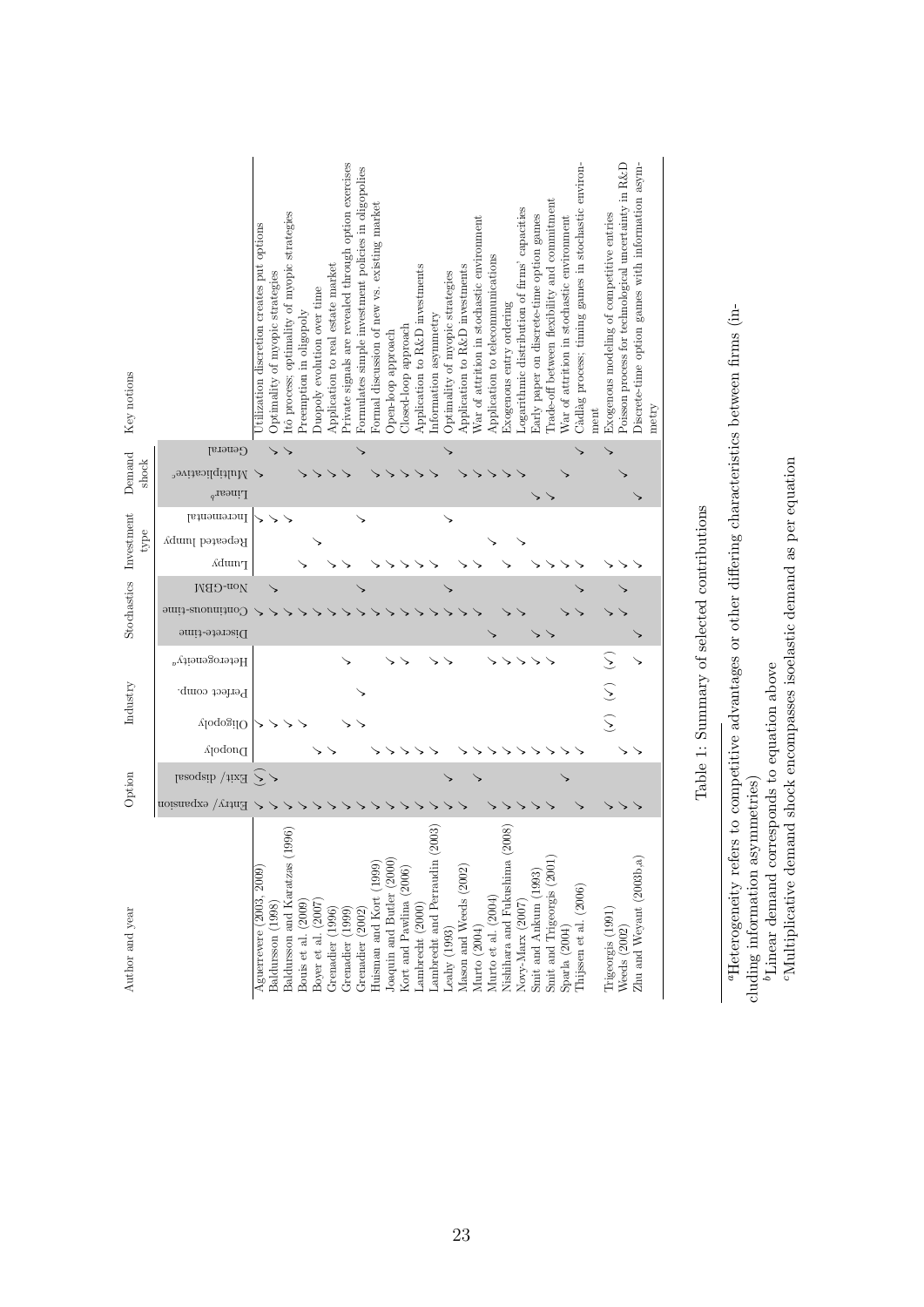## References

- Aguerrevere, F. L., 2003. Equilibrium investment strategies and output price behavior: A real-options approach. Review of Financial Studies 16 (4), 1239–1272.
- Aguerrevere, F. L., 2009. Real options, product market competition, and asset returns. Journal of Finance 64 (2), 957–983.
- Back, K., Paulsen, D., 2009. Open-loop equilibria and perfect competition in option exercise games. Review of Financial Studies 22 (11), 4531–4552.
- Baldursson, F. M., 1998. Irreversible investment under uncertainty in oligopoly. Journal of Economic Dynamics and Control 22, 627–644.
- Baldursson, F. M., Karatzas, I., 1996. Irreversible investment and industry equilibrium. Finance and Stochastics 1 (1), 69–89.
- Bouis, R., Huisman, K. J. M., Kort, P. M., 2009. Investment in oligopoly under uncertainty: The accordion effect. International Journal of Industrial Organization 27 (2), 320 – 331.
- Boyer, M., Gravel, E., Lasserre, P., 2004a. Real options and strategic competition: a survey. Working paper, University of Montreal.
- Boyer, M., Lasserre, P., Mariotti, T., Moreaux, M., 2004b. Preemption and rent dissipation under price competition. International Journal of Industrial Organization 22 (3), 309–328.
- Boyer, M., Lasserre, P., Moreaux, M., 2007. The Dynamics of Industry Investments. Working paper, University of Montreal.
- Brennan, M. J., Trigeorgis, L. (Eds.), 2000a. Project Flexibility, Agency, and Competition: New Developments in the Theory and Application of Real Options. Oxford University Press, USA.
- Brennan, M. J., Trigeorgis, L., 2000b. Real options: Development and new contributions. In: Brennan and Trigeorgis (2000a).
- Carlson, M. D., Dockner, E. J., Fisher, A. J., Giammarino, R., 2009. Leaders, Followers, and Risk Dynamics in Industry Equilibrium. SSRN eLibrary.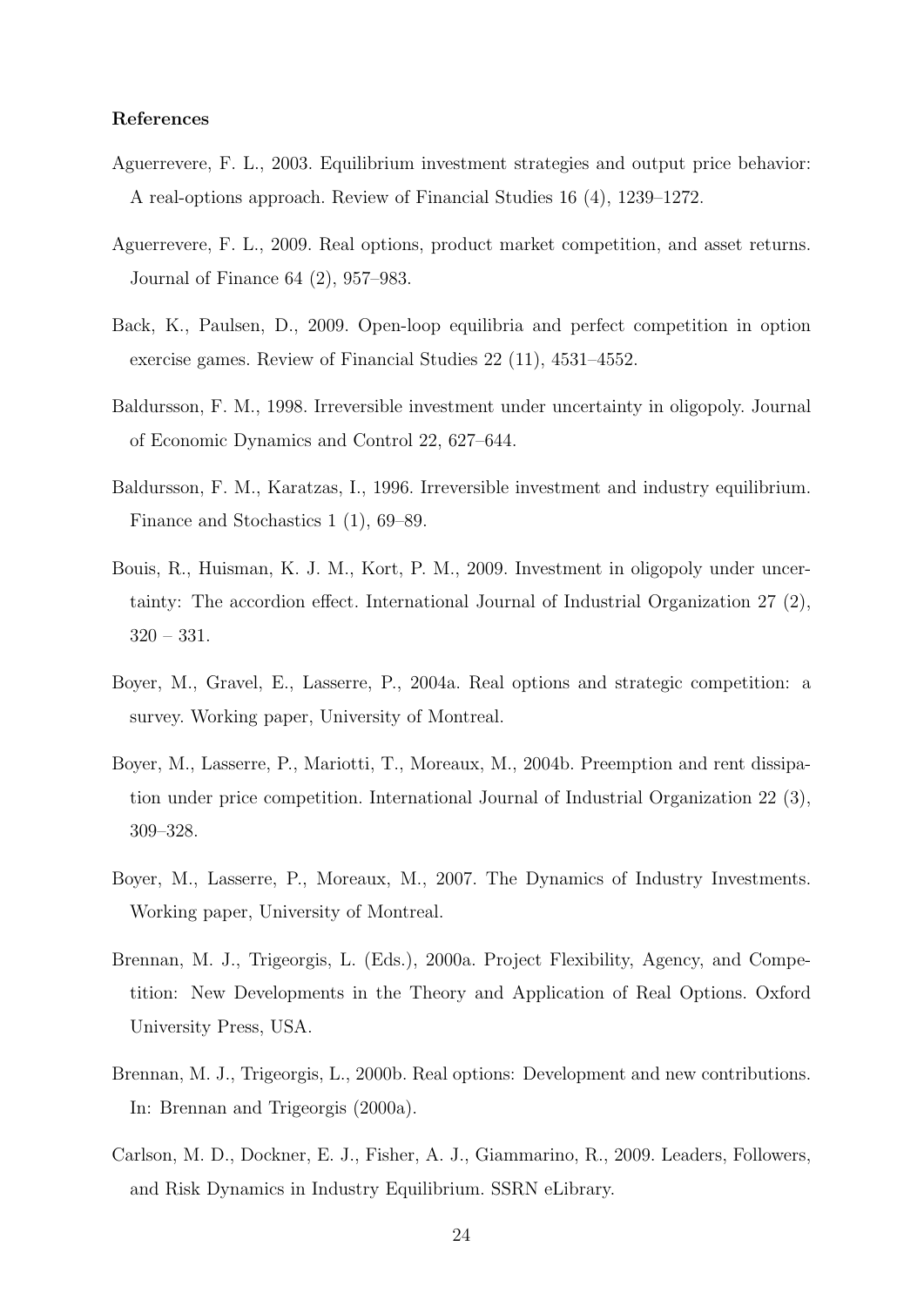- Chevalier-Roignant, B., Trigeorgis, L., 2010. Competitive Strategy: Options and Games. The MIT Press, forthcoming.
- Cottrell, T., Sick, G., 2002. Real options and follower strategies: The loss of real option value to first-mover advantage. Engineering Economist 47, 232 – 263.
- Cox, J. C., Ross, S. A., 1976. The valuation of options for alternative stochastic processes. Journal of Financial Economics 3 (1-2), 145–166.
- Dias, M. A. G., Teixeira, J. P., 2003. Continuous-time option games: review of models and extensions. Part 1: Duopoly under uncertainty. In: Proceedings of the 2003 International Real Options Conference, George Town University, USA.
- Dixit, A. K., 1991. Irreversible investment with price ceilings. Journal of Political Economy 99 (3), 541–557.
- Dixit, A. K., Pindyck, R. S., 1994. Investment under uncertainty. Princeton Univ. Press.
- Ferreira, N., Kar, J., Trigeorgis, L., 2009. Option Games: The Key to Competing in Capital-Intensive Industries. Harvard Business Review 87 (3).
- Fine, C. H., Li, L., 1989. Equilibrium exit in stochastically declining industries. Games and Economic Behavior 1 (1), 40–59.
- Fudenberg, D., Tirole, J., 1984. The fat-cat effect, the puppy-dog ploy, and the lean and hungry look. American Economic Review 74 (2), 361–366.
- Fudenberg, D., Tirole, J., 1985. Preemption and rent equilization in the adoption of new technology. Review of Economic Studies 52 (3), 383–401.
- Fudenberg, D., Tirole, J., 1986. A theory of exit in duopoly. Econometrica 54 (4), 943– 960.
- Ghemawat, P., Nalebuff, B., 1985. Exit. RAND Journal of Economics 16 (2), 184–194.
- Ghemawat, P., Nalebuff, B., 1990. The devolution of declining industries. Quarterly Journal of Economics 105 (1), 167–186.
- Grenadier, S. R., 1996. The strategic exercise of options: Development cascades and overbuilding in real estate markets. Journal of Finance 51 (5), 1653–79.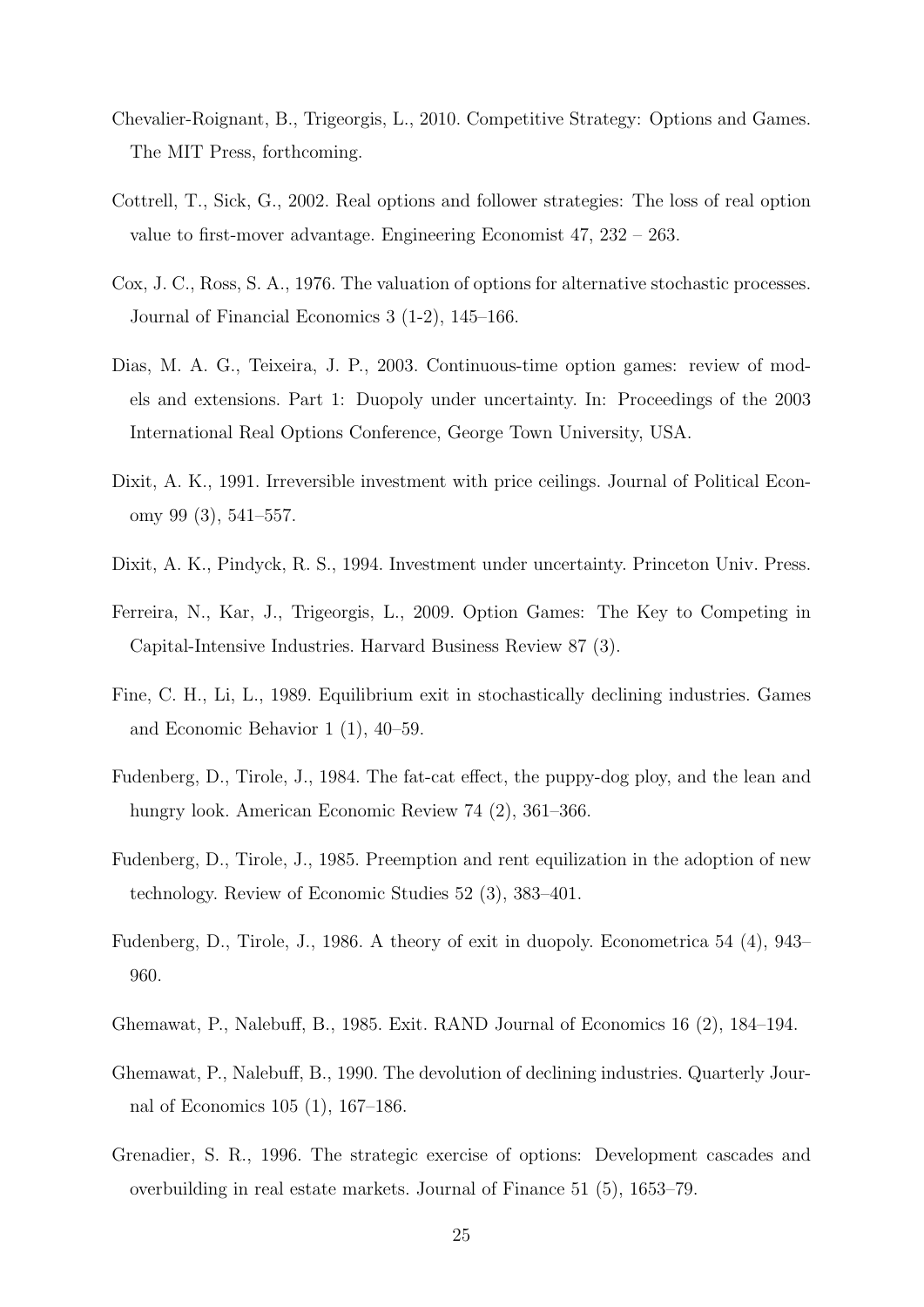- Grenadier, S. R., 1999. Information revelation through option exercise. Review of Financial Studies 12 (1), 95–129.
- Grenadier, S. R., 2000a. Equilibrium with time-to-build: A real options approach. In: Brennan and Trigeorgis (2000a), pp. 275–296.
- Grenadier, S. R. (Ed.), 2000b. Game Choices: The Intersection of Real Options and Game Theory. Risk Books.
- Grenadier, S. R., 2002. Option exercise games: An application to the equilibrium investment strategies of firms. Review of Financial Studies 15 (3), 691–721.
- Harrison, J. M., Kreps, D. M., 1979. Martingales and arbitrage in multiperiod securities markets. Journal of Economic Theory 20 (3), 381–408.
- Huisman, K. J. M., 2001. Technology Investment: A Game Theoretic Real Options Approach. Springer.
- Huisman, K. J. M., Kort, P. M., 1999. Effects of strategic interactions on the option value of waiting. Working paper, Tilburg University.
- Huisman, K. J. M., Kort, P. M., 2009. Strategic capacity investment under uncertainty. In: 13th Annual International Real Options Conference, June 17-20, 2009.
- Huisman, K. J. M., Kort, P. M., Pawlina, G., Thijssen, J. J. J., 2004. Strategic investment under uncertainty: Merging real options with game theory. Zeitschrift für Betriebswirtschaft 74, 97–123.
- Joaquin, D. C., Butler, K. C., 2000. Competitive investment decisions a synthesis. In: Brennan and Trigeorgis (2000a), pp. 324–339.
- Kong, J. J., Kwok, Y. K., 2007. Real options in strategic investment games between two asymmetric firms. European Journal of Operational Research 181 (2), 967–985.
- Kort, P. M., Murto, P., Pawlina, G., 2010. Uncertainty and stepwise investment. European Journal of Operational Research 202 (1), 196–203.
- Kort, P. M., Pawlina, G., 2006. Real options in an asymmetric duopoly: Who benefits from your competitive disadvantage? Journal of Economics & Management Strategy 15, 1–35.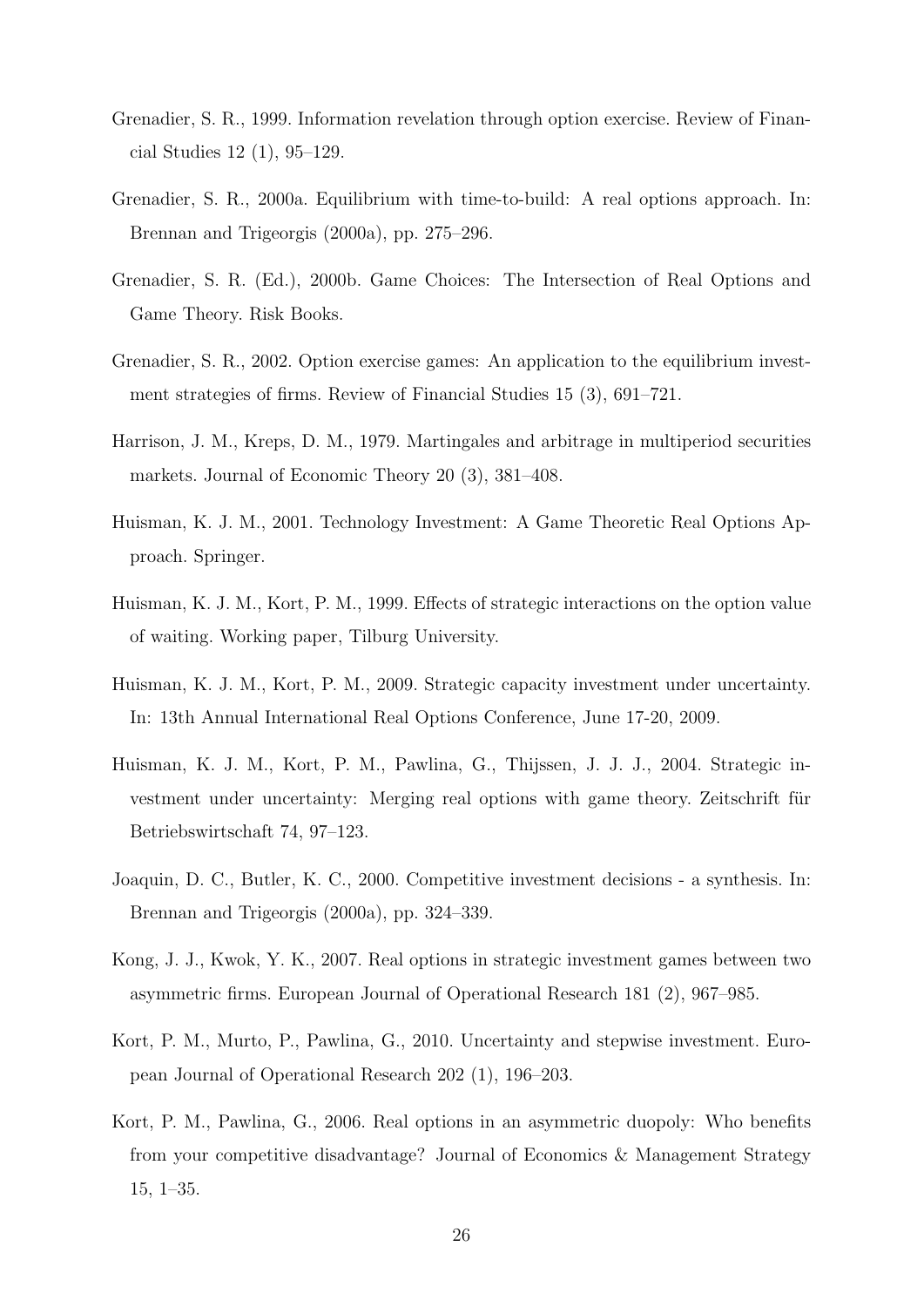- Lambrecht, B., 2000. Strategic sequential investments and sleeping patents. In: Brennan and Trigeorgis (2000a), pp. 297–323.
- Lambrecht, B., Perraudin, W., 2003. Real options and preemption under incomplete information. Journal of Economic Dynamics and Control 27, 619–643.
- Leahy, J. V., 1993. Investment in competitive equilibrium: The optimality of myopic behavior. Quarterly Journal of Economics 108 (4), 1105–1133.
- Mason, R., Weeds, H., 2002. Reverse Hysteresis: R&D Investment and Stochastic Innovation. Tech. rep., University of Cambridge Working Paper.
- Mason, R., Weeds, H., 2009. Investment, uncertainty and pre-emption. International Journal of Industrial Organization.
- Miltersen, K., Schwartz, E. S., 2004. R&D investments with competitive interactions. Review of Finance 8 (3), 355–401.
- Murto, P., 2004. Exit in duopoly under uncertainty. RAND Journal of Economics 35 (1), 111–127.
- Murto, P., Näsäkkälä, E., Keppo, J., 2004. Timing of investments in oligopoly under uncertainty: A framework for numerical analysis. European Journal of Operational Research 157, 486–500.
- Nishihara, M., Fukushima, M., 2008. Evaluation of firm's loss due to incomplete information in real investment decision. European Journal of Operational Research 188, 569–585.
- Novy-Marx, R., 2007. An equilibrium model of investment under uncertainty. Review of Financial Studies 20, 1461–1502.
- Novy-Marx, R., 2009. Preempting Preemptive Investment. Working paper, University of Chicago.
- Pindyck, R. S., 1988. Irreversible investment, capacity choice, and the value of the firm. American Economic Review 78 (5), 969–985.
- Porter, M. E., 1980. Competitive Strategy. Free Press.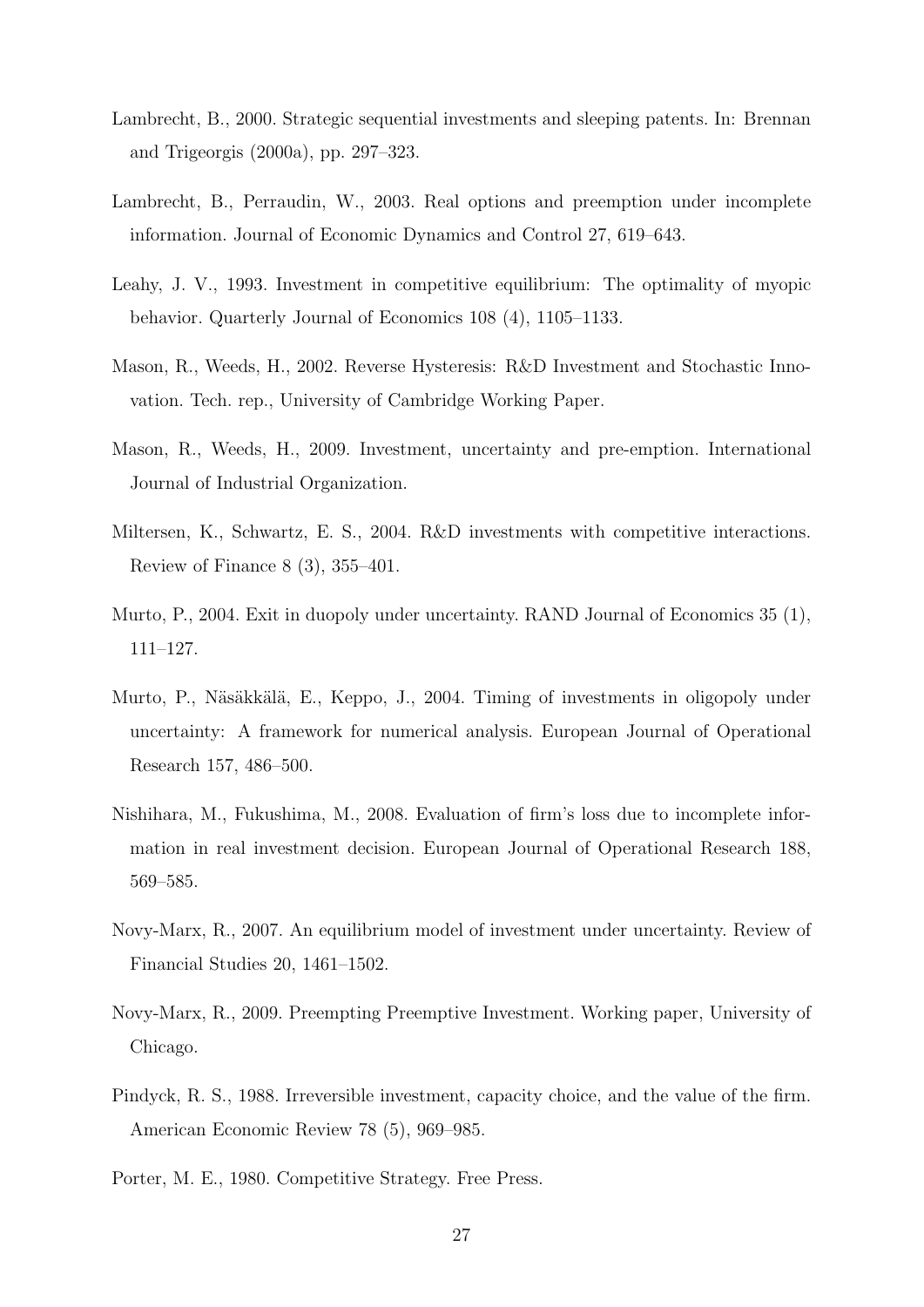- Smets, F., 1991. Exporting versus foreign direct investment: The effect of uncertainty, irreversibilities and strategic interaction. Ph.D. thesis, Yale University, New Haven, CT.
- Smit, H. T. J., Ankum, L. A., 1993. A real options and game-theoretic approach to corporate investment strategy under competition. Financial Management 22 (3), 241– 250.
- Smit, H. T. J., Trigeorgis, L., 2001. Flexibility and commitment in strategic investment. In: Schwartz, E. S., Trigeorgis, L. (Eds.), Real options and investment under uncertainty: Classical readings and recent contributions. MIT Press.
- Smit, H. T. J., Trigeorgis, L., 2004. Strategic Investment: Real Options and Games. Princeton University Press.
- Smit, H. T. J., Trigeorgis, L., 2007. Strategic options and games in analysing dynamic technology investments. Long Range Planning 40 (1), 84 – 114.
- Smit, H. T. J., Trigeorgis, L., 2009. Valuing infrastructure investment: an option games approach. California Management Review 51(2), 79–90.
- Sparla, T., 2004. Closure Options in a Duopoly with Strong Strategic Externalities. Zeitschrift für Betriebswirtschaft 67, 125–155.
- Spence, A. M., 1979. Investment strategy and growth in a new market. Bell Journal of Economics 10 (1), 1–19.
- Thijssen, J. J. J., Huisman, K. J. M., Kort, P. M., 2006. The effects of information on strategic investment and welfare. Economic Theory 28 (2), 399–424.
- Trigeorgis, L., 1991. Anticipated competitive entry and early preemptive investment in deferrable projects. Journal of Economics and Business 43 (2), 143–156.
- Trigeorgis, L., 1996. Real Options: Managerial Flexibility and Strategy in Resource Allocation. MIT Press.
- Weeds, H., 2000. Sleeping patents and compulsory licensing: an options analysis. Working paper, University of Warwick.